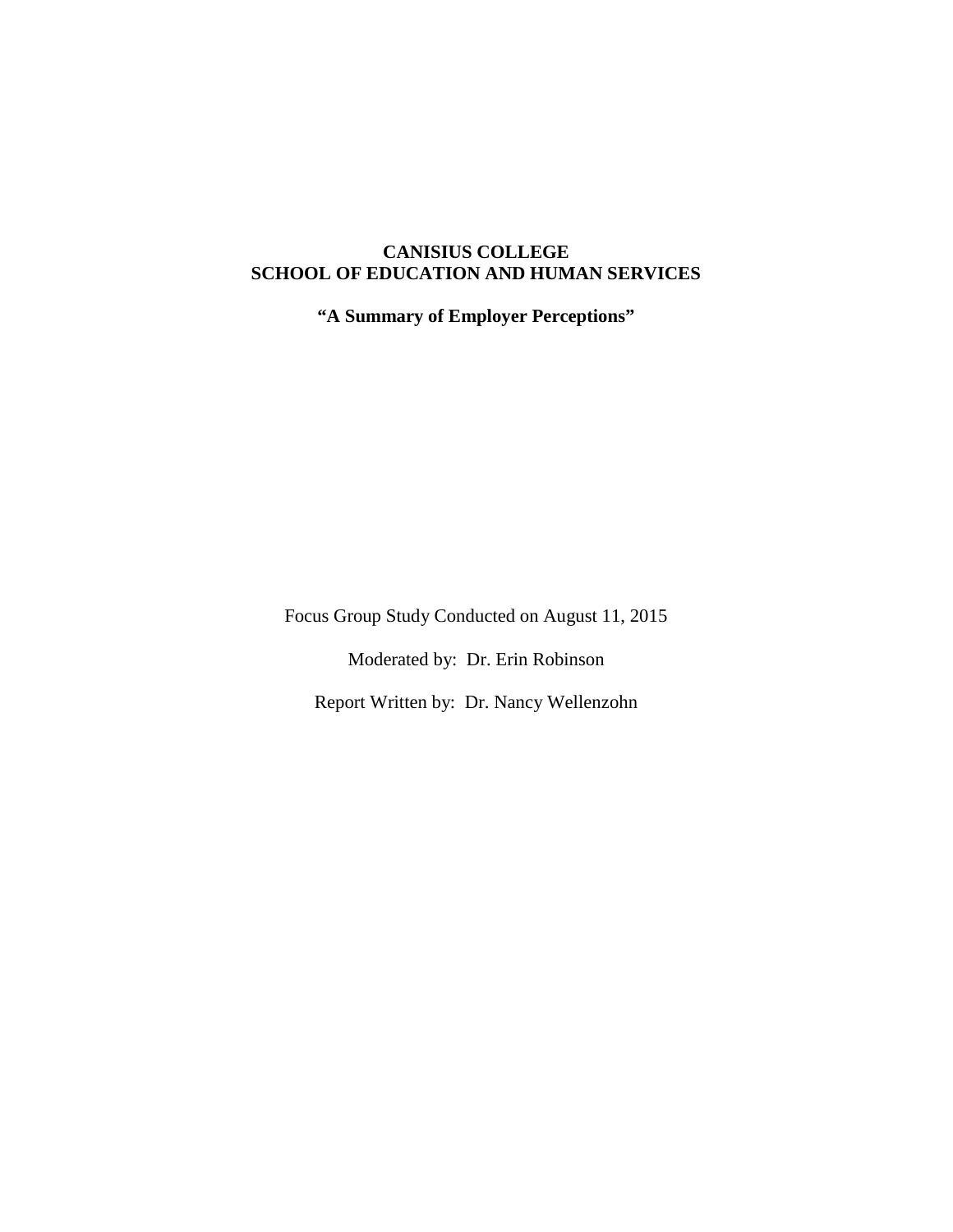# **INTRODUCTION**

### **CAEP Standard 2 requires the following:**

The provider ensures that effective partnerships and high-quality clinical practice are central to preparation so that candidates develop the knowledge, skills, and professional dispositions necessary to demonstrate positive impact on all P-12 students' learning and development.

### **Sub-Standard 2.1 elaborates more about clinical partnerships. It states:**

Partners co-construct mutually beneficial P-12 school and community arrangements, including technology-based collaborations, for clinical preparation and share responsibility for continuous improvement of candidate preparation. Partnerships for clinical preparation can follow a range of forms, participants, and functions. They establish mutually agreeable expectations for candidate entry, preparation, and exit; ensure that theory and practice are linked; maintain coherence across clinical and academic components of preparation; and share accountability for candidate outcomes.

# **CAEP Standard 4 requires the following:**

The provider demonstrates the Impact of its completers on P-12 student learning and development, classroom instruction, and schools, and the satisfaction of its completers with relevance and effectiveness of their preparation.

### **Sub-Standard 4.3 elaborates more about employer satisfaction. It states:**

The provider demonstrates, using measures that result in valid and reliable data and including employment milestones such as promotion and retention, that employers are satisfied with the completers' preparation for their assigned responsibilities in working with P-12 students.

### **CAEP Standard 3 requires the following:**

The provider demonstrates that the quality of candidates is a continuing and purposeful part of its responsibility from recruitment, at admission, through the progression of curses and clinical experiences, and to decisions that completers are prepared to teach effectively and are recommended for certification. The provider demonstrates that development of candidate quality is the goal of educator preparation in all phases of the program. The process is ultimately determined by a program's meeting of Standard 4.

### **Sub-Standard 3.1 elaborates about recruiting to meet local hiring needs. It states:**

The provider presents plans and goals to recruit and support completion of high-quality candidates from a broad range of backgrounds and diverse populations to accomplish their mission. The admitted pool of candidates reflects eh diversity of America's P-12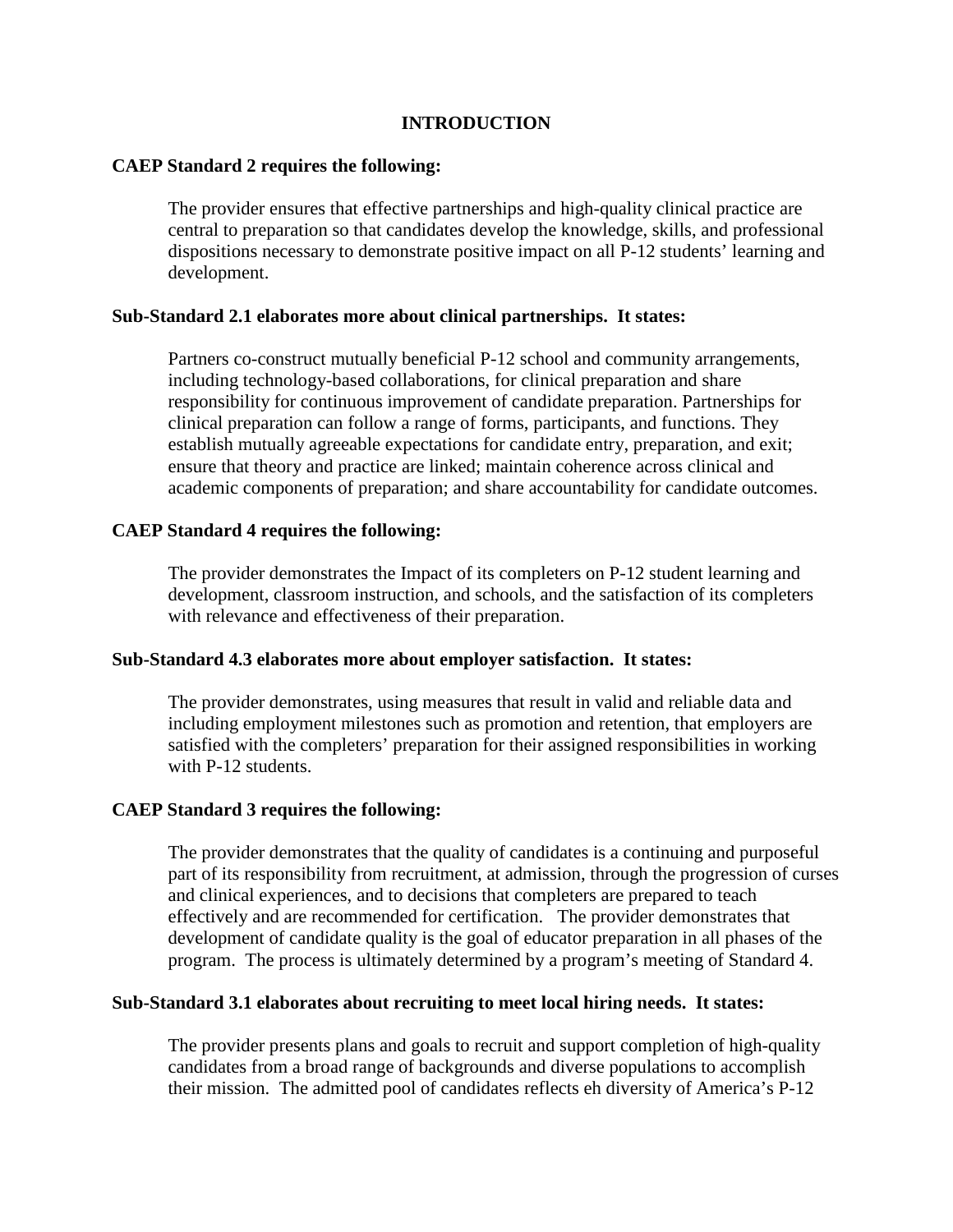students. The provider demonstrates efforts to know and address community, state, national, regional, or local needs for hard-to-staff schools and shortage fields, currently STEM, English-language learning, and students with disabilities.

### **This study addresses all of these identified components.**

#### **Goals of this Study:**

Canisius College enjoys strong partnership relationships with many schools and school districts across the area. Some of these partnerships rise to the level of the Professional Development School as defined by [NCATE.](http://ncate.org/LinkClick.aspx?fileticket=FcHbf2B%2b670%3d&tabid=125) These partnerships operate under formal agreements that include two-way communication, resource sharing, and significant input into the operations at both institutions. Many partnerships are considered advanced partnerships that share many characteristics of a PDS, but do not operate under a formal agreement.

In the past, Canisius College attempted to communicate with supervisors of actual program completers. This provided to be a very ineffective way to gather perception information. We found that very few students responded to us asking for their supervisor contact information. Then, even fewer of the supervisors responded to the survey which was done on paper at the time. In 2013 we decided to move to the use of a Focus Group Survey of local employers instead. We noticed that our PDS and advanced partnership schools employ a lot of our graduates so it seemed to make sense to invite them on campus and give them the opportunity to tell about our graduates, their perceptions of our programs, problems facing the field of education, and recommendations for improvements to meet the needs of changing professional circumstances.

The first focus group of employers was conducted in 2013. This current study was conducted on August 11 following a nearly identical format. A faculty member from outside of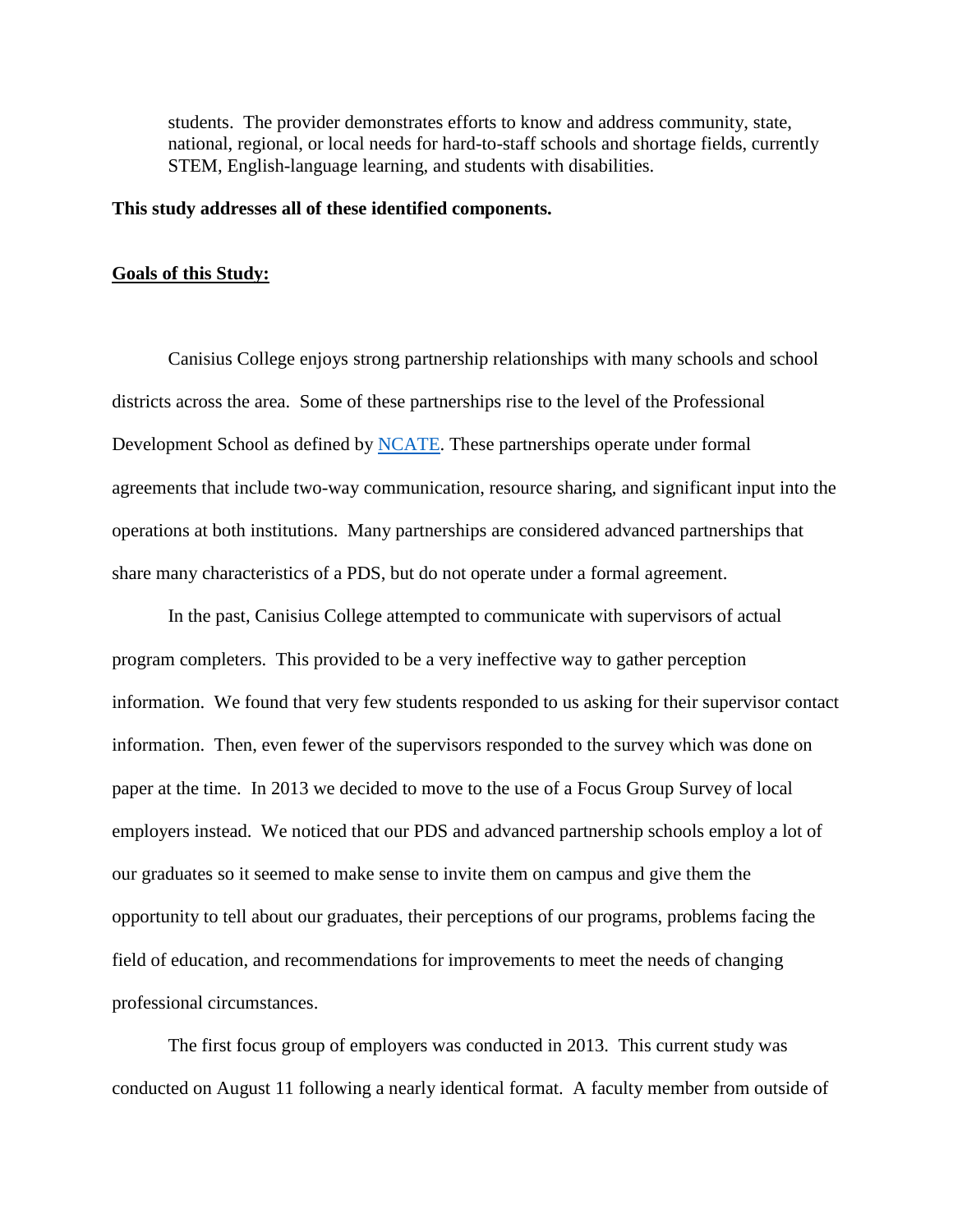teacher education moderated the focus group. The questions were broad and conversation was allowed to flow naturally. The agenda ended up being driven more by the participants than by the guiding questions.

# **The Focus Group Study**

Dr. Jeffrey Lindauer began the event with an introduction. He stated:

Thank you for coming out today, we appreciate you taking some of your time to come out and help us with some of the discussion about our candidates and alumni. We did this focus group a couple years ago and really got a lot of good feedback from the principals and superintendents. I believe everyone is different from two years ago so that is really a good thing. It helped identify some of the things that we were doing well with our preparation candidates and also some things we should consider doing better with them. So, I am sure we are going to get the same kind of feedback today. We are really interested in continuous improvement in our teacher prep programs and so this is really a good opportunity for us to pick your brain and see what is going on in your environment and then if you have any information that you can share about our student teachers that came through your schools or alumni who are teaching currently in your districts, that helps us get a good idea of how we are doing.

Nancy Wellenzohn then described the procedures that would be followed. She said:

I have a list of the questions--now, these questions are not set in stone questions--our moderator will go off in whatever direction you take us, so don't use this as something that is cut in stone. But, I also wanted to give you a mechanism in case there is something you want us to know but you don't feel comfortable saying out loud, you can write it down on the piece of paper. Don't put your name on it, just leave it laying around and we will find it. It is perfectly fine for us to include anonymous comments in our study, so I wanted you to have the opportunity to do that.

The participants of the study were asked to sign an informed consent form. They were told that

should they wish their responses to be stricken from the record at any time there request would

be honored.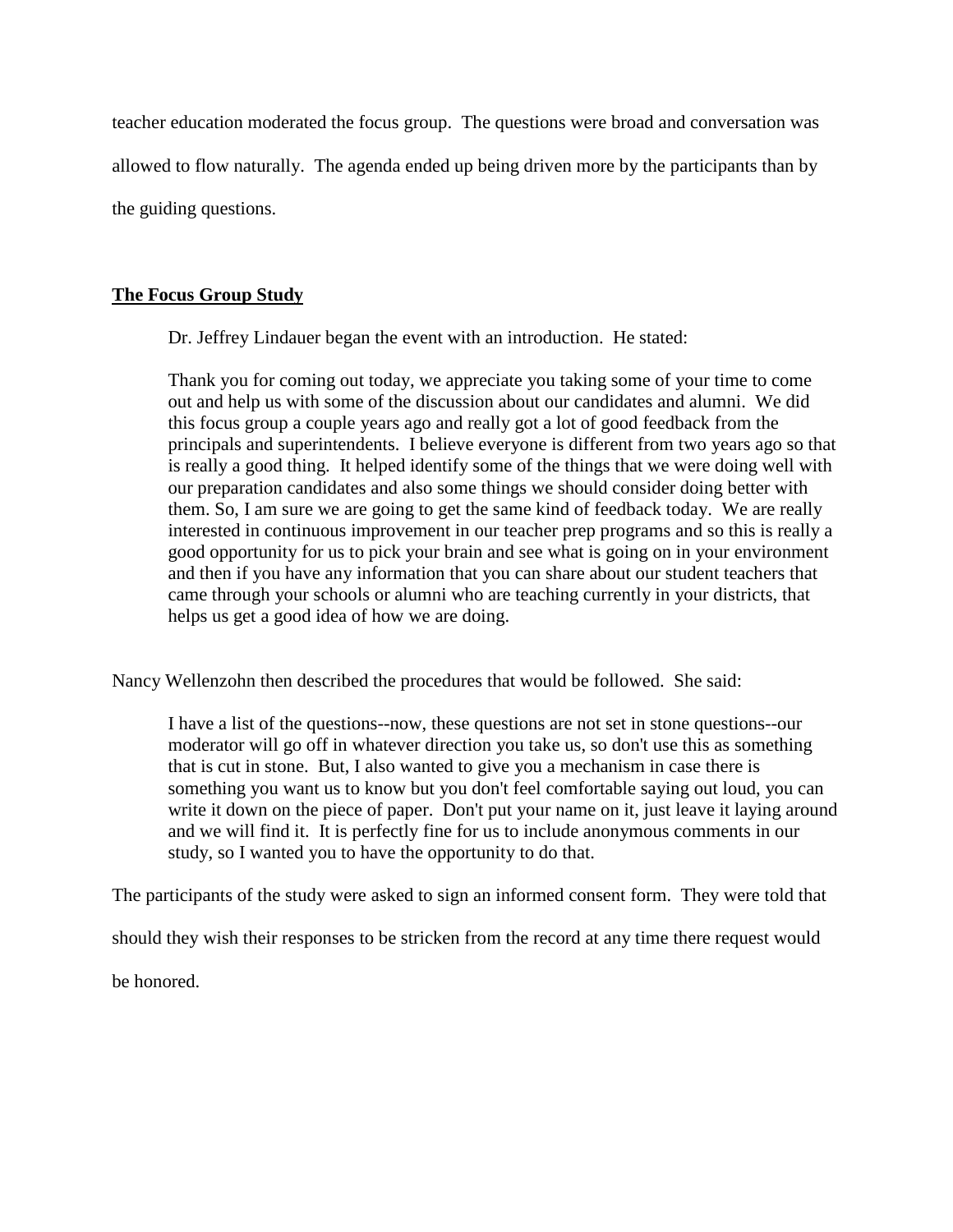### **Participants**

The participants in this focus group study were building and district level administrators from partnership schools from the area. They were prescreened to ensure that they had knowledge of Canisius graduates. The participants are as follows:

- 1. Bill Kresse, Principal at City Honors in the Buffalo Public School District
- 2. Marty Pizur, Principal at Sweet Home Middle School in Amherst, NY
- 3. Charlie Smilinich, Principal at Dodge Elementary School in Williamsville Central Schools in Williamsville, NY
- 4. John McKenna, Principal at Fletcher Elementary School in Tonawanda City School District in Tonawanda, NY
- 5. James Bialsik, Coordinator of Secondary Education at Sweet Home Central Schools in Amherst, NY
- 6. William Boatright, Principal at Stanley Makowski Elementary School in the Buffalo Public School District
- 7. Lyn Bass, Principal at Tapestry Charter High School in Buffalo, NY
- 8. Scott Martzloff, Superintendent of the Williamsville Central School District in Williamsville, NY

# **Guiding Questions**

This focus group survey was a semi-structured interview. We did have several questions designed to start the conversations on several topics. The moderator was allowed to follow-up as appropriate taking cues from the participants. Dr. Robinson was not trained in the field of education, so her follow-ups were not biased toward any preconceived notions. The questions used for this study are as follows:

1) Let's begin with what Canisius graduates *know*. Would you say that your Canisius alumni generally follow best practices in the field? Do they seem to know the key content in their fields? Do they know how to teach that content?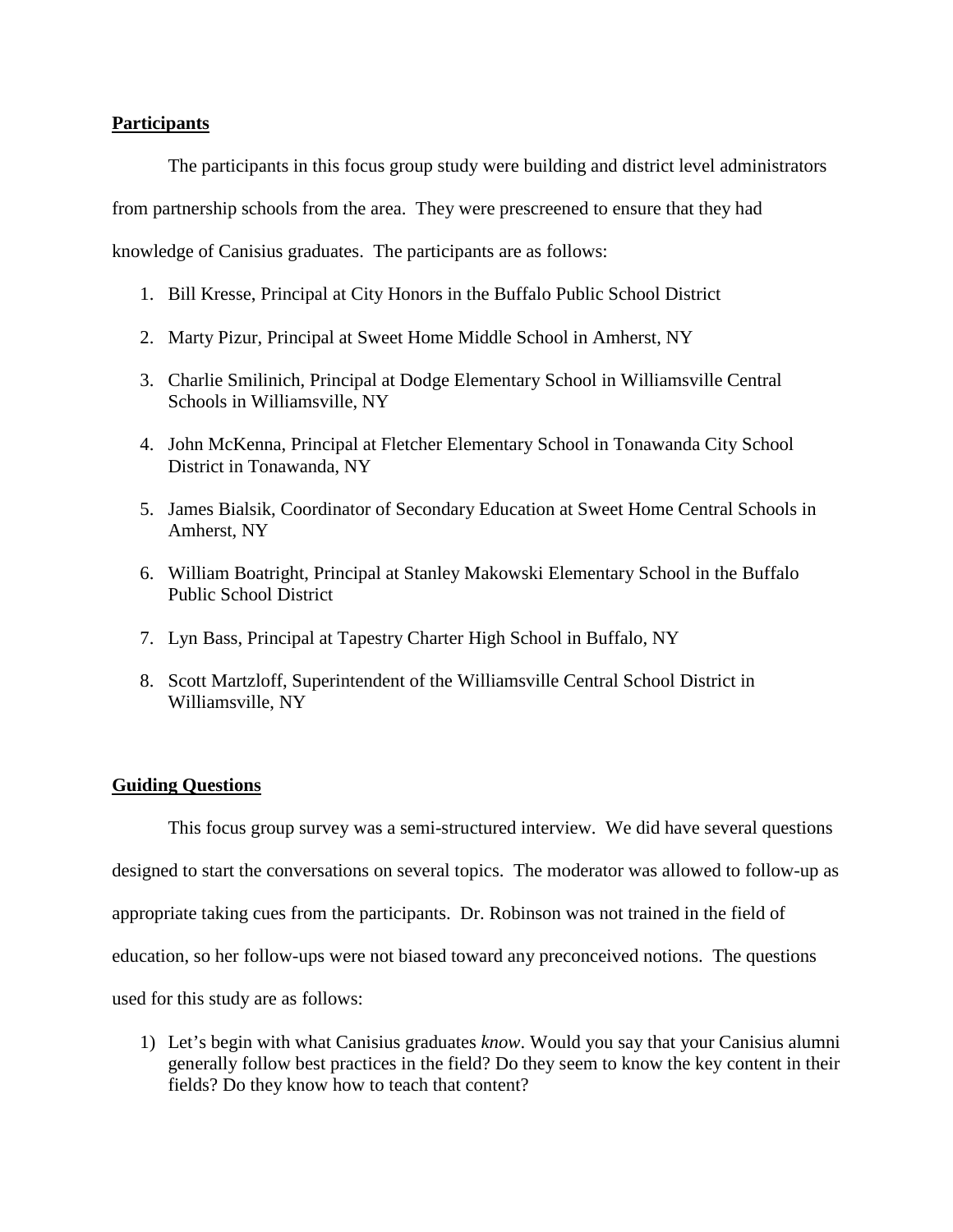- 2) Now let's discuss *impact on students*. Please describe ways that you have seen Canisius alumni affect outcomes including student learning, achievement and personal development. Are they skilled at using assessment data to guide their instruction?
- 3) How about *service to your school and to the field*? To what extent have you seen your Canisius alumni become active in helping the school, community and the field of education in extra-curricular kinds of activities?
- 4) Now let's discuss *professionalism and interpersonal qualities*. We'd like to hear about your observations of Canisius alumni with regard to such things as: ethical and moral behavior and attitudes, respectful communication with students and parents, and how effectively they embrace the diversity of your school population.
- 5) Are there areas of educator preparation that are underserved? What certification areas do you perceive as high needs and why?
- 6) Finally, do you have *any other observations* to share about Canisius alumni? Do you have any recommendations for improvement of training and preparation?

I will reiterate that these questions were meant to get the conversations going. Once that happened the conversation moved in unpredictable ways. Generally, all of the topics were addressed, but some ended up generating significantly more conversation than others.

# **Procedures for Coding and Analysis**

The entire focus group interview was recorded for both audio and video. This was done in case responses in the audio recording were difficult to attribute to a specific speaker. The discussion was transcribed for detailed analysis. A qualitative research software called NVIVO from QSR was utilized to code and analyze the data. The data were coded in NVIVO which means that no preconceived codes were applied. The codes were generated from the data. The list of codes that were generated are as follows:

- 1. Strength of Canisius Program
- 2. Content Knowledge of Graduates
- 3. Caring of Graduates
- 4. Faculty Support and Insights
- 5. Impact on Learning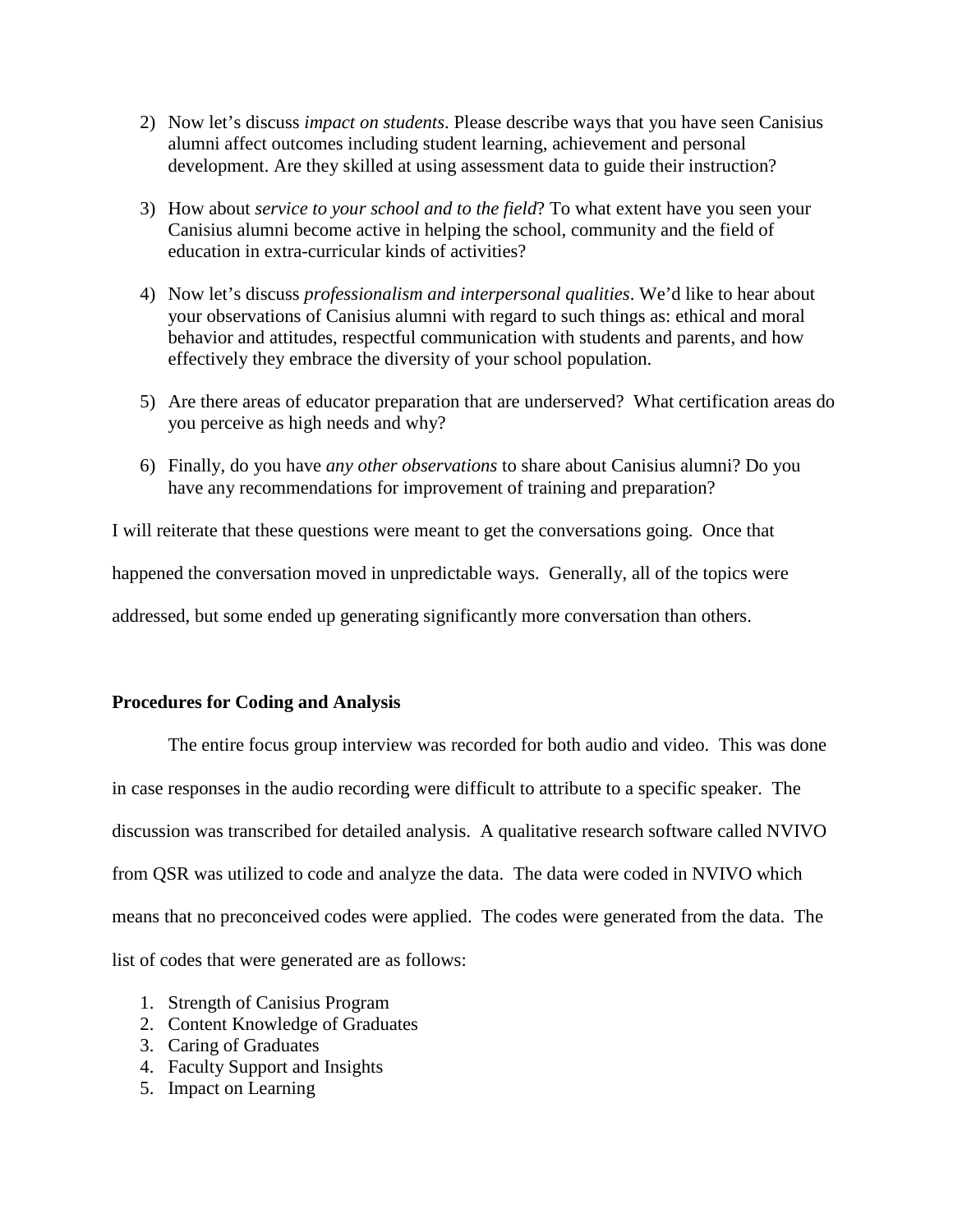- 6. Importance of Field Experiences
- 7. Professionalism of Canisius Teacher Ed Graduates
- 8. Value Added by Canisius College
- 9. Dispositions vs. Training
- 10. Involvement in Community
- 11. Selectivity at Canisius College
- 12. Needed Improvements in Teacher Education
- 13. Future Staffing Needs
- 14. Regulatory and External Influences
- 15. Difficulties Faced by Teachers Today

The entire transcript was reviewed and codes were applied. Data were extracted according to the

codes. These codes led to broad categories for discussion. The remainder of this report is

organized using the broad categories. They are:

- 1. Characteristics of Canisius Completers
- 2. Quality of Canisius Programs and Faculty
- 3. Challenges Facing Teachers Today
- 4. Future Direction for Teacher Education

# **Characteristics of Canisius Completers**

The common perception expressed by all participants in the focus group was that Canisius College program completers are highly capable and well-prepared. It should be noted that when speaking of Canisius graduates, the participants were mostly referring to teacher certification graduation. There were a few that addressed other certification areas, but by and large the conversation centered on teacher preparation.

An initial question focused on content knowledge, one of the participants quickly expressed his satisfaction with this aspect of Canisius College graduates. James Bialsik had a particularly strong opinion. He related "I think the level of content knowledge is superb and I think the teachers coming out have a very deep level of content knowledge." Others at the table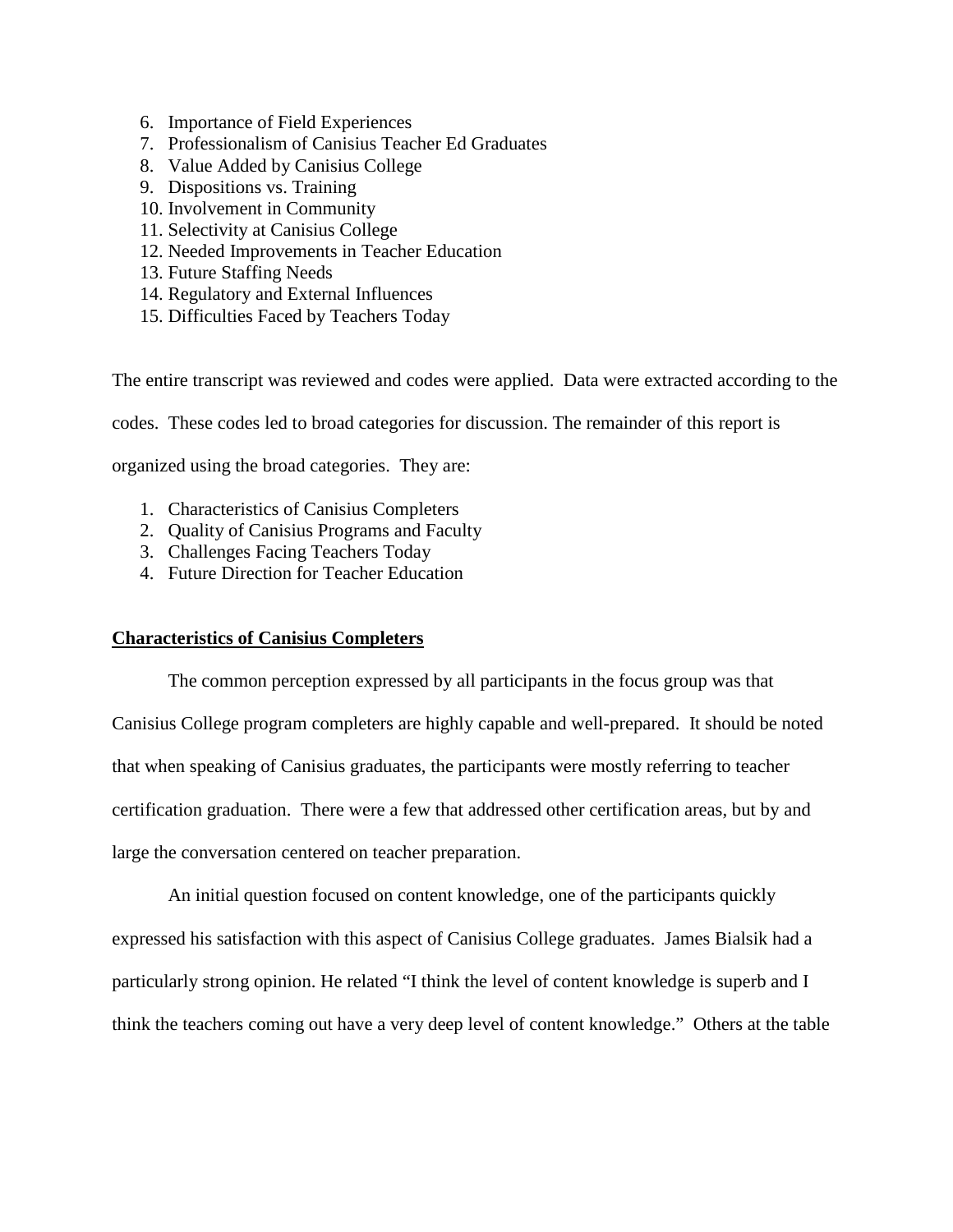agreed, although some helpfully pointed out an area that could use a little reinforcement.

William Boatright stated:

One concern that a lot of us are having in Buffalo is competency in terms of teaching math at the elementary level, so that is one area I have seen, not just Canisius, but all graduates, come out struggling with, or are not as prepared, to teach math at a high elementary level. It is an issue of focus for all of our veteran staff at the elementary level, but in particular, it is a focus that we need to take a look at to see what is happening in terms of preparation--particularly in the Methods course.

This sentiment was echoed by Scott Marzloff who said:

I would echo that in particular for math and for elementary teachers. In our district, for 5<sup>th</sup> and 6<sup>th</sup> grade, we departmentalize. So you could have an elementary teacher only teaching math to 5th grade students all day or maybe 6th grade students all day. And that can be a challenge to find people who are comfortable with the subject matter and who are up to date on the Common Core Standards and the modules, and so that would be a particular emphasis that would be of interest to us as a school district to find people with those type of mathematic skills and who actually are ok with doing math. There are a lot of teachers that are adverse to it. It's not really their thing. They love kids which is great, but we really need people with content expertise as well.

There is one theme that was expressed multiple times by the participants. As a group, it

is evident that the Canisius College candidates care about their students a great deal and that this

has a very positive impact on their performance in the classroom. The candidates form strong

personal bonds with the students and are genuinely interested in their well-being. James Bialsik

related:

I can think of a couple of student teachers who have finished their placements, moved on and we have held events at the school and they have come back to participate in those. That says a lot that they forged those connections not only with their cooperating teacher but with the students as well. They, on their own accord, felt like they wanted to come back and continue to get to the school community. To me that's a real strength.

This sentiment was echoed by Charles Smilinich who stated:

I can think of a couple people in the district that I am in now, in Williamsville, and I'll focus on the word "alumni" because they are veteran teachers, not only have they just taught and kept their core values but they've also continued that throughout their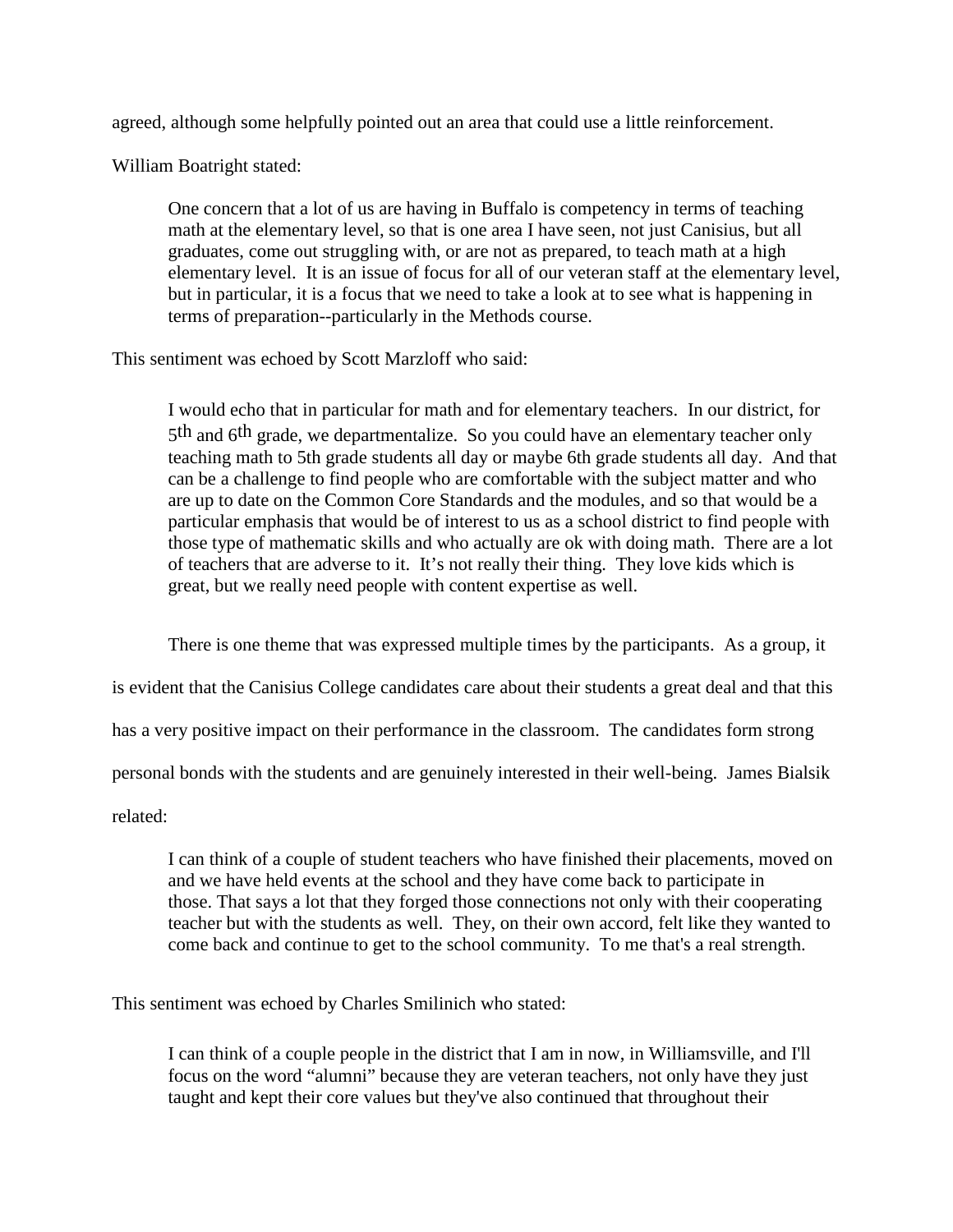career. The one individual I'm talking about has been there for 18 years. He pursued his administrative degree here and now he's an acting assistant principal in our school district. Which is kudos because he did it through Canisius but he kept his core values by coaching, giving back, and volunteering nonstop, but he never lost that passion for teaching and education. Obviously it's helped him along the way but that says something about the program itself that he's able to keep those core values as well.

This story is especially significant because he is referring to a Canisius graduate from many years ago who has continued to grow and develop as his career progressed. He attributes his work ethic and caring to the programs that he completed at Canisius in both teacher education and educational leadership.

Once the conversations about anecdote began, it was contagious. Others began to chime

in with their stories as well. John McKenna related:

It just hit me that last year, not this year, we started an Invention Convention which is a project based initiative at our school. It was a Canisius grad that had started that program, of course with a team. It was a really neat thing that not only went above the call of duty, but went right along with STEM initiatives and also parent involvement. It was at night, it was all nighttime stuff, so it was all going above and beyond. We do a lot with the Make a Wish Association, too and I know that all the staff...but the Canisius grads who we do have there are just more than willing to get actively involved with all those types of things, not just school but whole community activities to actively involve the parents and everyone involved.

### William Kresse then stated:

Well I just have another anecdotal story...We have a teacher who got an undergrad and masters at Canisius College--newer to the field…in the 6th or 7th year, but we started taking our 8th grade class to up to Pathfinder Island in Canada in the middle of nowhere with no electricity or running water. As we got closer to this year, a few faculty members peeled off and once they started to understand the reality of what life would be like up there for four days with these 8th grades. But, this person hung with us and she was apologizing because she wasn't doing the polar plunge each morning but she's still climbing mountains and other crazy things. A few weeks later she comes to me and says "Hey listen, I'm expecting and that's why I wasn't doing crazier things." She was an amazing part of this trip and she gave up four days of her life that weren't compensated in any way because she knew it meant a lot to the students.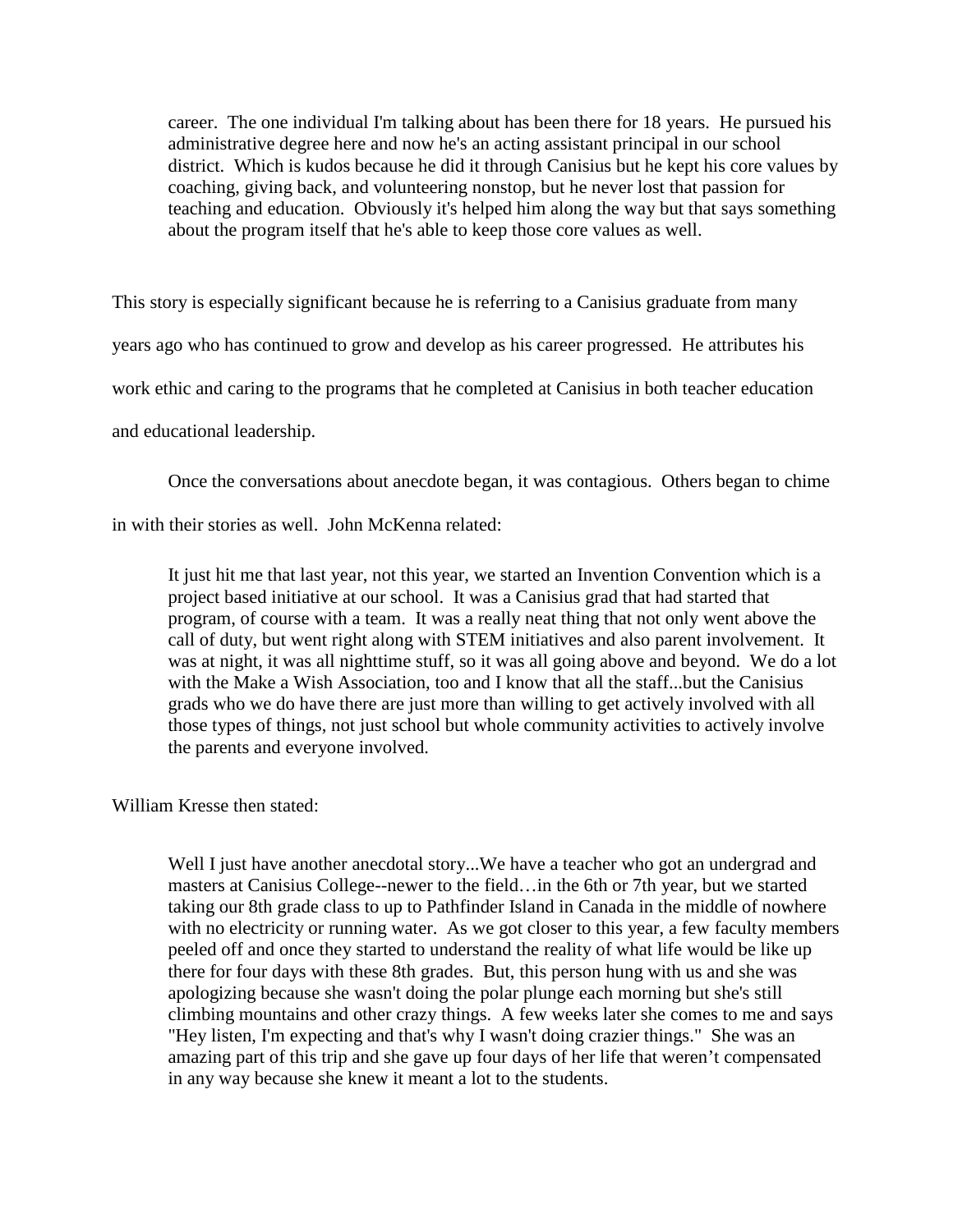This conversation led the participants to consider how much of this was a result of a candidate's disposition and how much of it was the Canisius preparation. Their subsequent responses seemed to recognize that both are needed. It is important for an individual to have essential dispositions to be truly successful, but a high-quality educator preparation program can develop dispositions along with content and pedagogical knowledge. William Boatright put it this way:

I see that the students are receptive in terms of wanting to know what they don't know so I looked at the questions I chuckled to myself because we know new teachers who come out don't really know anything and anybody who has taught and you ask them, they will say I didn't know anything when I started teaching. But I think you get prepared up to a certain point in terms of a good theoretical basis, a framework, some notions about what are the best practices of good teaching, I think the graduates have that and I can attest to that from having several student teachers in our building and we have some graduates currently working in teaching positions. But whether it is through the testament of the graduates themselves or whether it is something that is happening in this program, they appear to at least have the dispositions to be open to the development that they need in order to get better, in order to acquire the skills that they need to get.

Charles Smilinich wondered if is more innate than learned. He wonders:

I think with anything with that question, it is dependent upon the person and not necessarily the alumni as a group because each individual is going to handle this a little bit differently. If you have a difficult situation they're going to handle it a little bit differently than somebody else. That's just going to be their own "with-it-ness" that they are going to develop maybe through conversations here at Canisius, and maybe how they deal with certain issues and certain problems, but really that's dependent on the person and how they handle a certain situation. That can be learned, but really that could be something that separates them in the field of education itself.

The term "dispositions" even began to take on a new meaning as the conversation progressed.

Some felt that teachers need to have an openness to assessing their own biases and working

outside of their comfort zone. William Boatright put it this way:

I think that would help with the learning curve immensely because every school community is different in terms of what their learning needs are and the different levels. I would say one of the areas…and I've seen this across the board…we have to spend time...when we look at dispositions where, in order to…and we use diversity so much…but really what we are talking about…in order to go out and work with a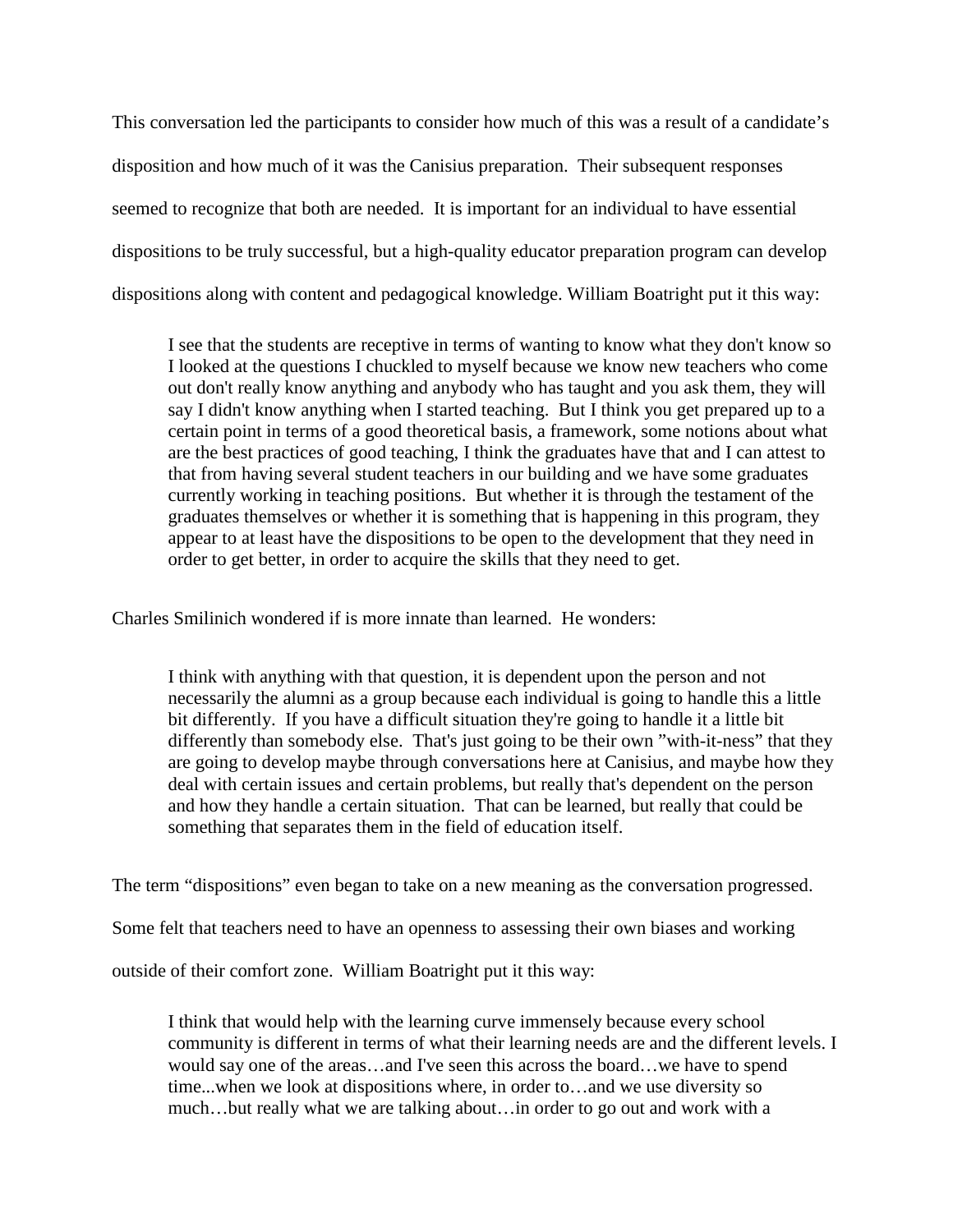population of students you have to be acutely aware of your own biases, your own background, what you bring to the table, and how that affects the group of learners that you're going to work with. Then, how do you go about developing a relationship, how do you go about checking your own preconceived notions, and things of that nature? And then to have that set expectations that, no matter what, all of your kids are going to be successful and that's an innate core value. We just have to make sure that we're spending time going through those areas. We always say we want teachers to be prepared to work with a diverse group of learners, but what does that really mean? I think it means really deconstructing, and then saying let's talk about learners that speak different languages, that are have different abilities, that come from different parts of the country, that come from different parts of the world, that have different religious backgrounds. And how are you working through your own lens, how are you working with your colleagues' lenses, your students in your classes? All of those things are important. Those are the things that when people say they aren't prepared…we spend a lot of time speaking about content...I don't think we spend enough time talking about the dispositions that you have to have and how you go about building relationships in the community that you're getting ready to work with….wherever the community is, whether you're going to work with a classroom in Buffalo or whether you're going to work in Williamsville, for example.

Lyn Bass concurred. She discussed the importance of being willing to know the students and to

check judgements at the door. The candidates need to teach within the students' reality, not their

own. She related:

I feel like it's important to build teachers comfort with relating to families in a human way and understanding that there are lots of needs whether you're in the suburbs or in the city. The fact is, there's a lot of mental health needs. My background is originally as a psychologist. The fact is that wherever you are, there are lots of kids who, you don't know what they're coming in with and you don't know what's weighing on them and their family. It's having discussions and working with teachers in preparation about the difference between feeling sorry for them and speaking down to them, but rather that you understand the complexity of that and hold expectations still but be sensitive about it and not be judgmental and be welcoming. I agree that we need to reach out to families and it needs to be our warm invitation to them for positive things to be coming in about meaningful feedback about their kids' performance. In designing our high school we had the luxury of building in that every teacher is also a crew leader, so it's like an advisory group. But for a lot of people who are trained in secondary education, it's like "I'm not comfortable with that, I'm not a counselor." Well no, you are. It's okay. It helps if people are oriented in their training to the fact that a teacher's job goes well beyond just content. It's wonderful. It's the good side of it and I think it humanizes it, and makes it more motivating to teach actually if you reach out and have that other dimension, be more comfortable, and develop bonds with parents. That's what makes it fun.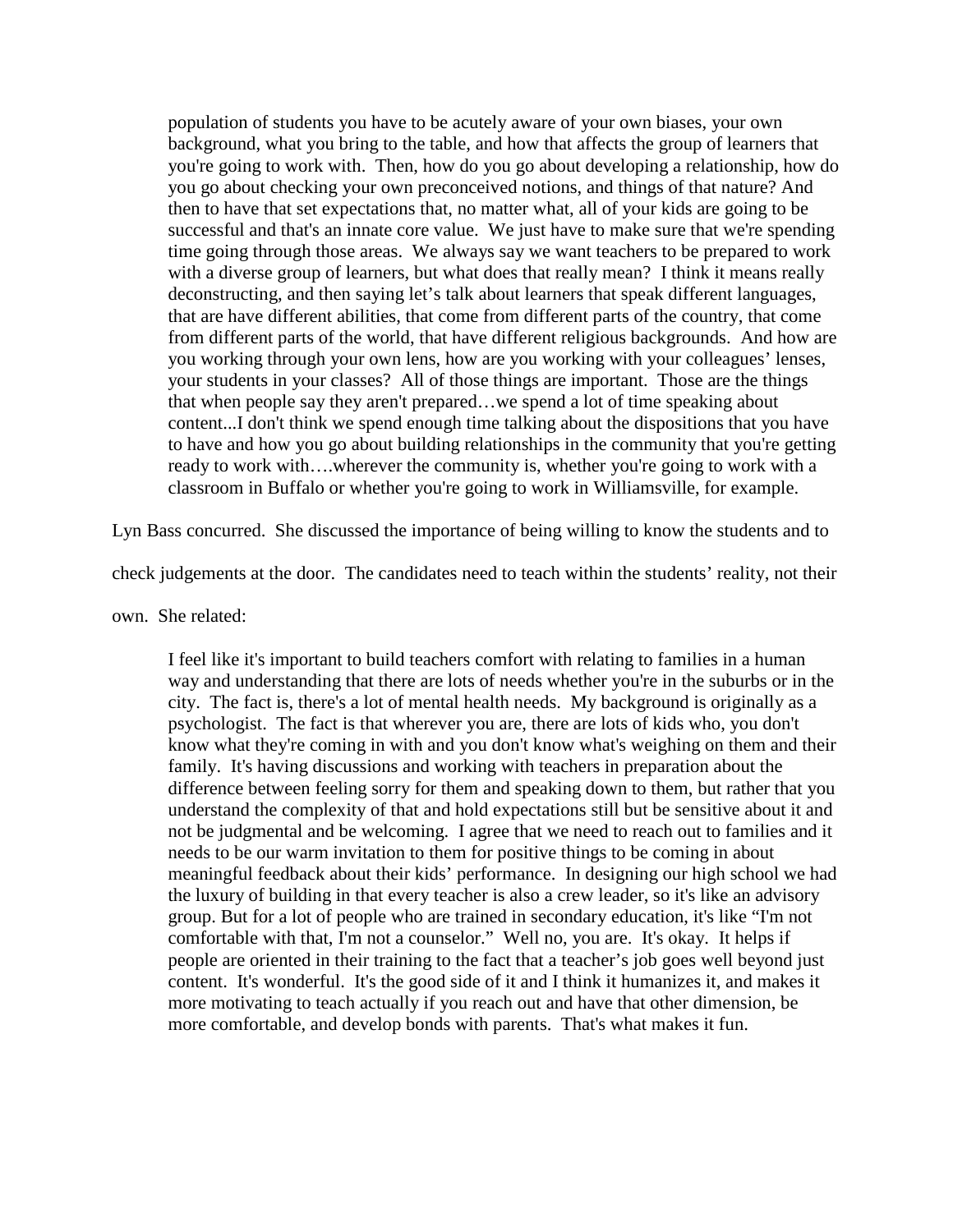# **Quality of Canisius College Programs and Faculty**

The consensus among the participants was that the education programs at Canisius

College are strong. In particular, the group believed that the structure of field experiences is a

highlight. Lyn Bass elaborated:

One thing I wanted to add about an improvement of a wonderful aspect of our relationship with Canisius has been the assigning of a student teacher to first their observation time with us, and then continuing with the same teacher for the student teaching experience and it feels like it gives them a greater chance to know our community and routines and all of that to go with the student teaching piece more smoothly rather than just coming in isolation for just a few weeks. So the continuous relationship, it felt like it strengthened their knowledge of the whole experience including the content teaching, their relationship with the supervising teacher under our roof. It was all very positive.

Charles Smilinich added:

I think the exposure earlier would benefit them as well, as opposed to going in your junior or senior year, or whatever it may be for student teaching. I think exposing them right away in their freshman year into a classroom, seeing what the dynamics are versus what their preconceived notions are to what we are currently going through in academics now, because everything is changing quickly. I think it would benefit them by being in the classroom sooner rather than later.

The idea of linking shorter field experiences with the lengthy student teaching experience has

benefits to the candidates and to the school. Marty Pizur discussed the benefits to both groups:

I would say, to echo a couple of the points from earlier--at Sweet Home we have done something similar to what it sounds like Tapestry has done too, where we have tried to get some of the student teachers in earlier in the year and we have definitely seen connections being formed. Not only do they better understand our environment but most importantly they get to know the kids, who they will be working with and it is not like they come in and they have a couple of days to know the kids and try to understand their learning style and then all of a sudden be put up in front of room and be expected to set up learning experiences for them. Instead they have a bunch of time to get to know the kids and they have had several opportunities to sit down and plan with the teachers and get that whole perspective as well, and share with the teacher what knowledge they have and then, hopefully, to take away some things as well.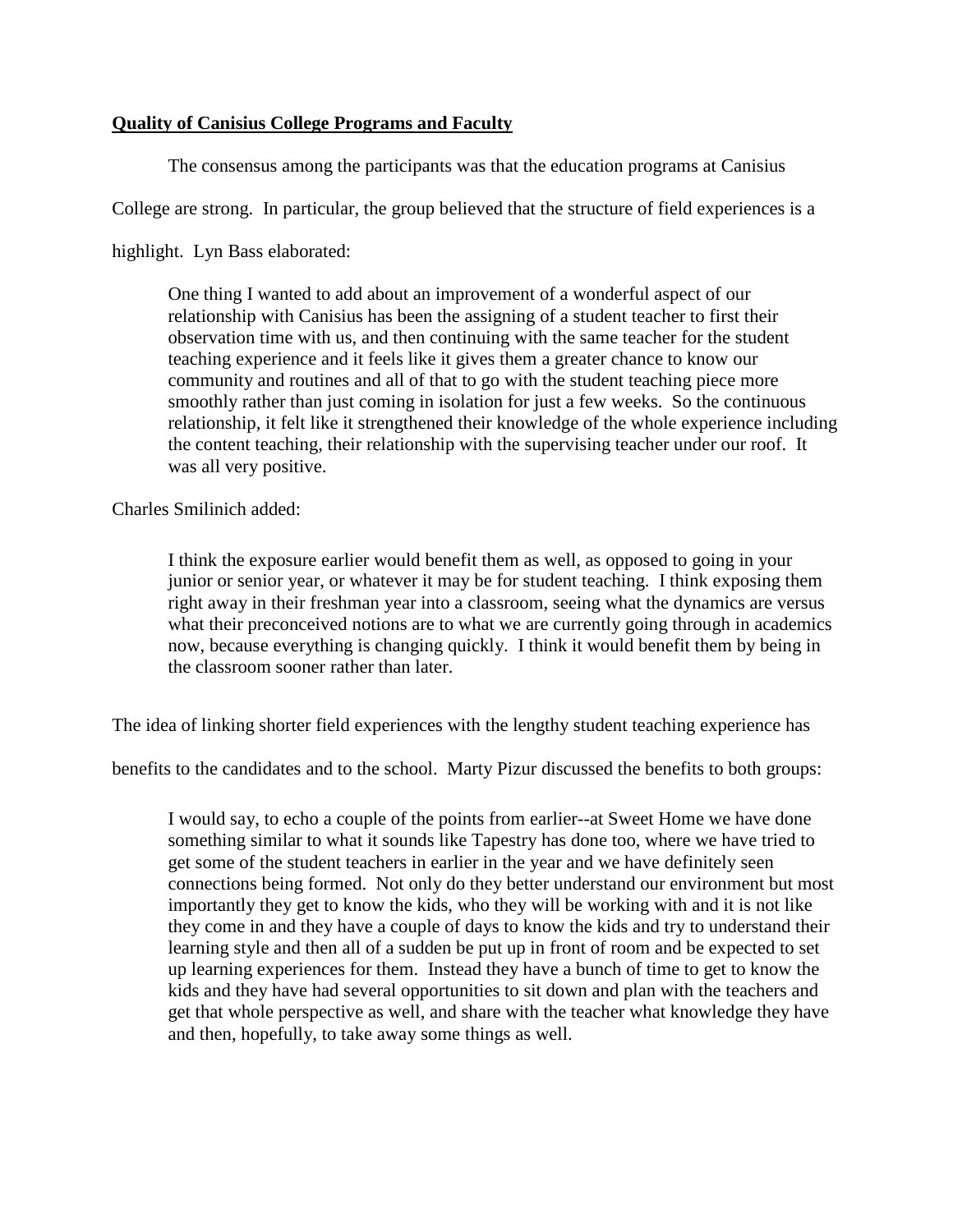While it is difficult to describe the intangible things that Canisius does well, John McKenna

spoke of Canisius in terms of leadership ability. He said:

A lot of that is just having a mindset, you know what I mean? There is the physical stuff that we have to do but it is really in the mind with accepting change, embracing change, and being leaders for change. That is a big part of it and that is where I can see that this school has done a great job.

He continued by relating:

I would like to go back to that one person that I said became a leader right off the bat because she has only been with us 2 years, but she took the lead and trained all the special area teachers on how to write SLOs. It was great that she came prepared with skills but also ready, willing, and able to jump right in and that is a big thing because some people are afraid of change. So sometimes to have people…you have cultivated some really good people who will jump right in. As I said, the one girl that I know, she became a leader to all of our special areas that had to develop these SLO's. Most people, the first time it came out, were like, "How do we do this? I don't know what to do!" She stepped right in and said, "We can do this. I know how to do this." She really mentored a lot of experienced people and wow, what a nice way to come out of the gate as a benefit to our school.

He also recalled another similar anecdote:

The one thing that I would say from the graduates that we have taken in the past few years is that, and I know one in particular who really had great leadership skills and the graduate…we hired her in physical education but immediately took over, after her first year, she became our quasi-Athletic Director because we had to do cuts, and I was very impressed at how someone so young in the field who has limited experience but came out of the gate with so much in her tool box and she was able to take on bigger roles and responsibilities than we originally thought. So, I really saw her as a leader and well prepared leader, ready and willing to step up and take leadership roles which I think is very important too. And I would like to add one more thing. When I have spoken to the faculty here for references, I am always very impressed with how the faculty really knows the students and you get really great feedback and it has really helped us in our hiring as well.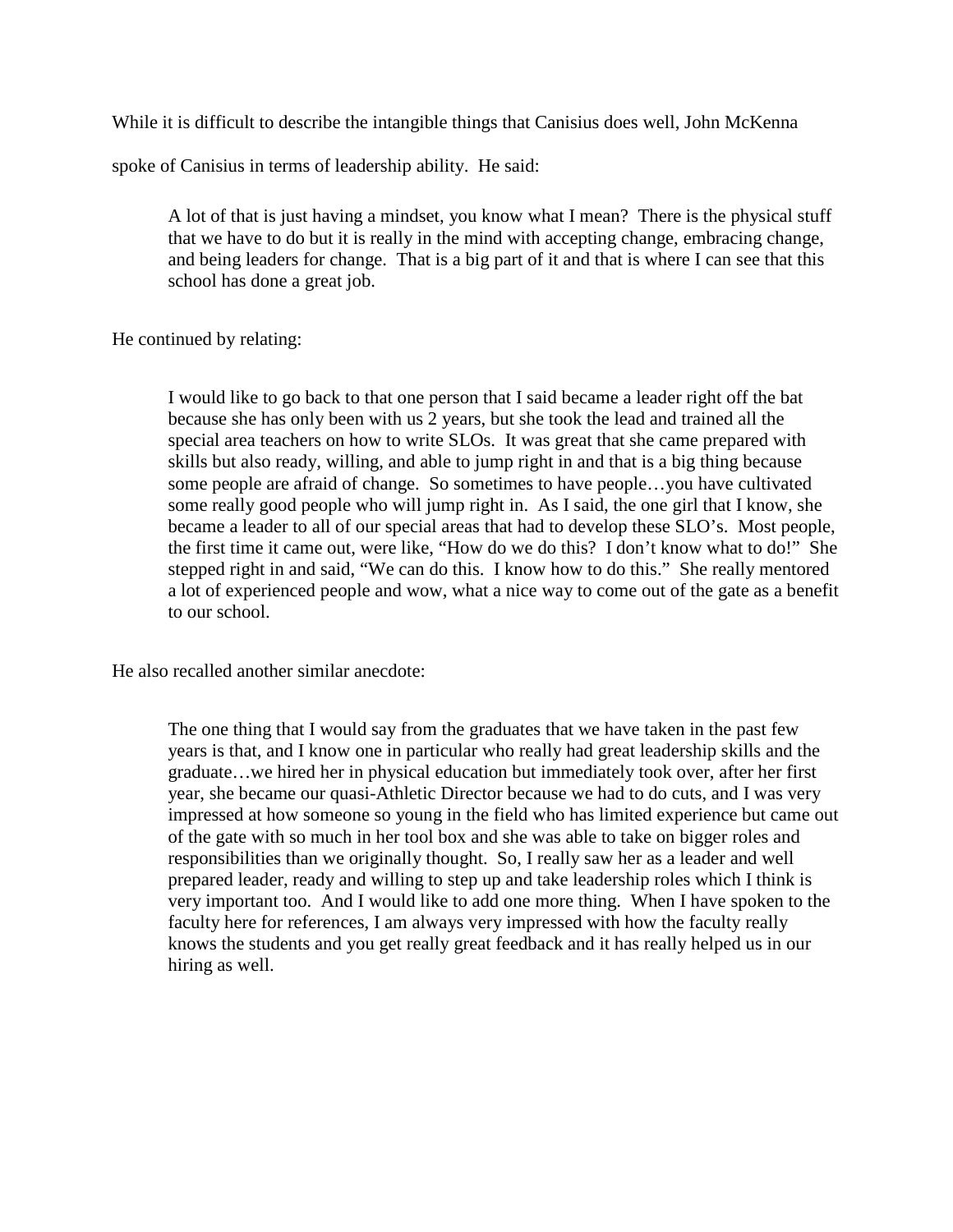We asked specific questions about how the Canisius prepared candidates might be having a positive impact on the P-12 students that they are serving. Impact is an elusive construct, but the participants were able to describe what impact means to them. Marty Pizur spoke in terms of the use of assessments to drive instruction. He said:

I would say that any of the Canisius grads that we have had on staff have done a nice job in terms of looking at student work and using formative assessment to drive instruction, forming groups flexibly often based on the needs of the kids, whether it is changing instructional practice for the whole class (if something worked or didn't work), or if it is a small, targeted group that they needed to pull often times, they are willing and able to do that. So I would say whatever is going on here, if they are not already coming with that skill, then you are certainly doing what you need to do to at least get that mindset that was brought up earlier, in the place that it needs to be in order to figure it out.

William Boatwright believes that the concept of assessment has been given a bad name and that

it is definitely necessary to work to improve instruction in the classroom. Local and national

politics have attempted to denigrate the use of data as merely teaching to the test. He thinks:

It is interesting because I don't know enough about your program to know how much time you are spending teaching about how to do assessment or teaching how you use data to drive instruction, but just to echo what everybody is saying… It is so much about mind set and your attitude toward assessment and testing. I have worked with graduate students and student teachers who, for whatever reason, have a biased already developed about standardized testing, about how we track students, and that is not necessarily a healthy thing because you are putting the politics ahead of what the skill is. How are you monitoring student learning? So, whatever Canisius can do to get at that disposition of: this is *why* we assess student learning now…what we do with it is a totally different ball game. But assessing students and using that information to target instruction and remediate poor learners, and help enrich other students--that is an important skill, so we just need to make sure that we continue to make that distinction and the better teachers I have seen (we have some really good...a couple of Canisius graduates come to mind), they do that really well but I also understand that it is because of that attitude and mindset that they bring to the classroom.

The participants were also impressed with the professionalism and commitment of the faculty in the Teacher Education program at Canisius. They especially like when college faculty and K-12 faculty have opportunities to interact. The common core as developed to support K-12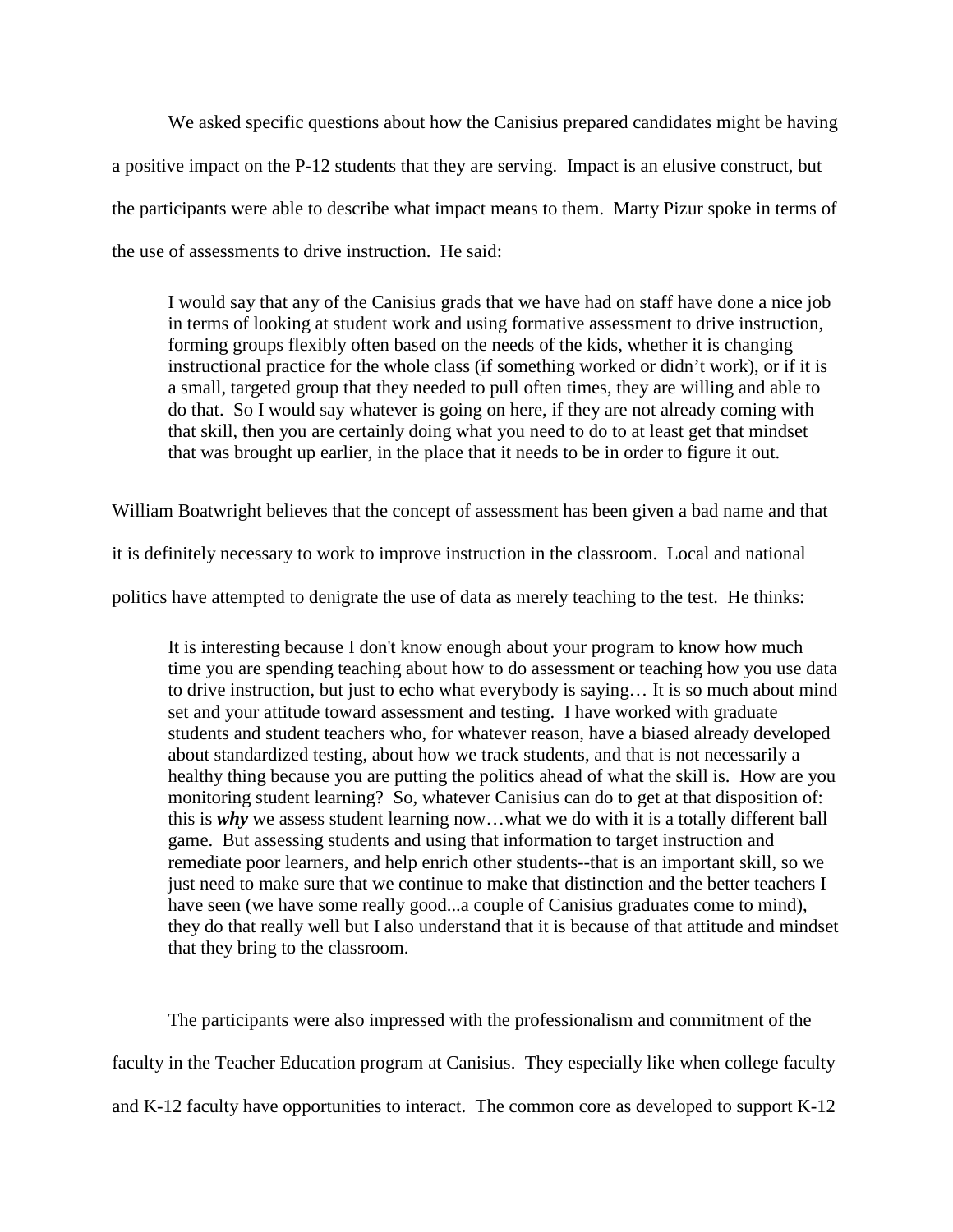education, but it was important that college faculty become familiar with the standards because they will be directly related to the skill of their future college students. James Bialsik described it this way:

Well, just as an example of that, it was a really nice experience back in April. Chris McGinnley, from Williamsville, and myself were able to come here and speak with the Math Department here at Canisius as well as a few members from the Education faculty as well just about the Common Core Standards and give a presentation that, quite honestly we probably would've given the teachers about four years ago just to get them in the know about how these changes are affecting K12 and what they really mean for the students coming up to the college level. Number one, how the students will have learned differently and how they'll be expecting different things when they get to their college level and their mathematics courses. Also, how we can start to prepare our teacher educators with those ideas in mind. I think the more we can partner in both directions, you know the K12 can help higher ed and higher ed can help k12. I think we can do some really great things.

Lyn Bass had a similar story to related:

What comes to mind is people I've known from Canisius who've done things that are sort of, outstanding in a way and unusual. We had, at the beginning of last year, two of the professors from the secondary Ed program asked if they could come and actually, together; teach a section of English 11. They wanted to get back in to see, again, what it's really like. They're professors in this so they wanted to come and teach a section, and they did it for half a year. They wrote a paper and it looks fascinating and it's remarkable that they would have wanted to immerse themselves in what the real life of teaching is. Quite honestly, there were days that they were like "Wow, this is really much more challenging." It was very enlightening for them and it would enrich, obviously, what they would be sharing with their students who are preparing to be high school teachers. So, that was very unusual thing that I admired.

All agreed that this kind of interaction is essential for the development of future teachers and for

the success of the K-12 students. The importance was underscored by William Boatwright who

worries:

There are lots of gaps right now because the standards and assessments have changed so much in the past 3-5 years. What I was going to say is that we're in an era right now where there's an intense focus on leader and teacher practice as it leads to student outcomes. I think universities and colleges need to kind of mirror that approach. One of the questions I always have is how much is the current faculty, at a place like Canisius, how much are they aware of changing practice, changing standards, what that actually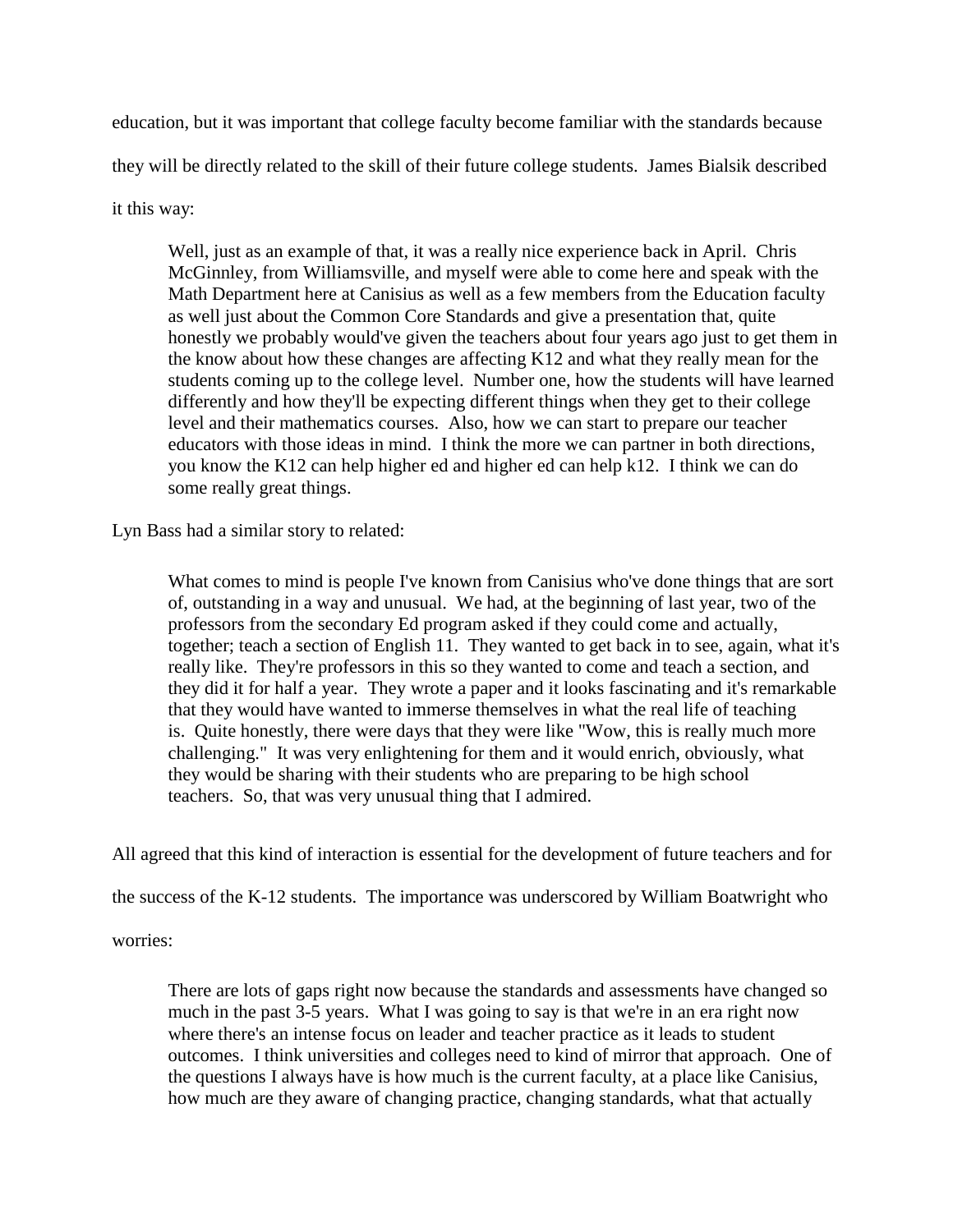looks like? I know I've said to the folks working with our student teachers that I would love to have members of their Education faculty come out to either a staff meeting or an in-service training so they can actually see real time, what it is that principals and teachers are dealing with so that they can adjust their practice because there are so many different gaps right now. You mentioned math as one, but there's a technology gap, there's a new literacy gap because of the way we need to communicate language and critical thinking to our students that means we have to change our teaching practice to yield to those things. I think the more we can engage university faculty to actually spending more time in schools and spending more time in training so we can see a quicker return on an investment.

In general, though, the administrators did speak highly of Canisius faculty and supervisors. In

particular, Lyn Bass conveyed:

I have been impressed in working with the supervisors from Canisius and also the candidates…and then the teachers who come to us—we have hired quite a few people from Canisius with of our professional development relationship…impressed with the fact that they seem to take the field seriously. They have a sense of professionalism. There is a sense of responsibility to the people who they have been educated by, and then to us. So I have been impressed with their seriousness about it, they seem on top of content and the one thing, and I feel like I don't want to start with a negative here, but the one thing I wish teacher training included, more so when are people are being prepared to teach in a high school, is more emphasis on behavior management, working with high school kids, working with urban high school kids and working within the structure that we need to take into account. It's not just about teaching the subject. It is also being able to own the room and all of that, which I know are hard skills to develop and some of the candidates have shared with us that they have not had a lot of that, they have not had a lot of time to be discussing those things. So that aspect of it would be something that I wish was perhaps more emphasized.

She also decided to add an anecdote about Canisius College's Service Learning program that is available to all students, not just those in the School of Education and Human Services. Many courses across the college offer such learning experiences in many diverse courses. She recounted:

My exposure to Canisius College itself included, is it Sister Pat? She oversaw the expectation that everyone in many different courses and many different fields here are expected to be out in community and doing things. I just feel as if the people we've taken on are willing and sensitive and that's a part of what you do when you're in the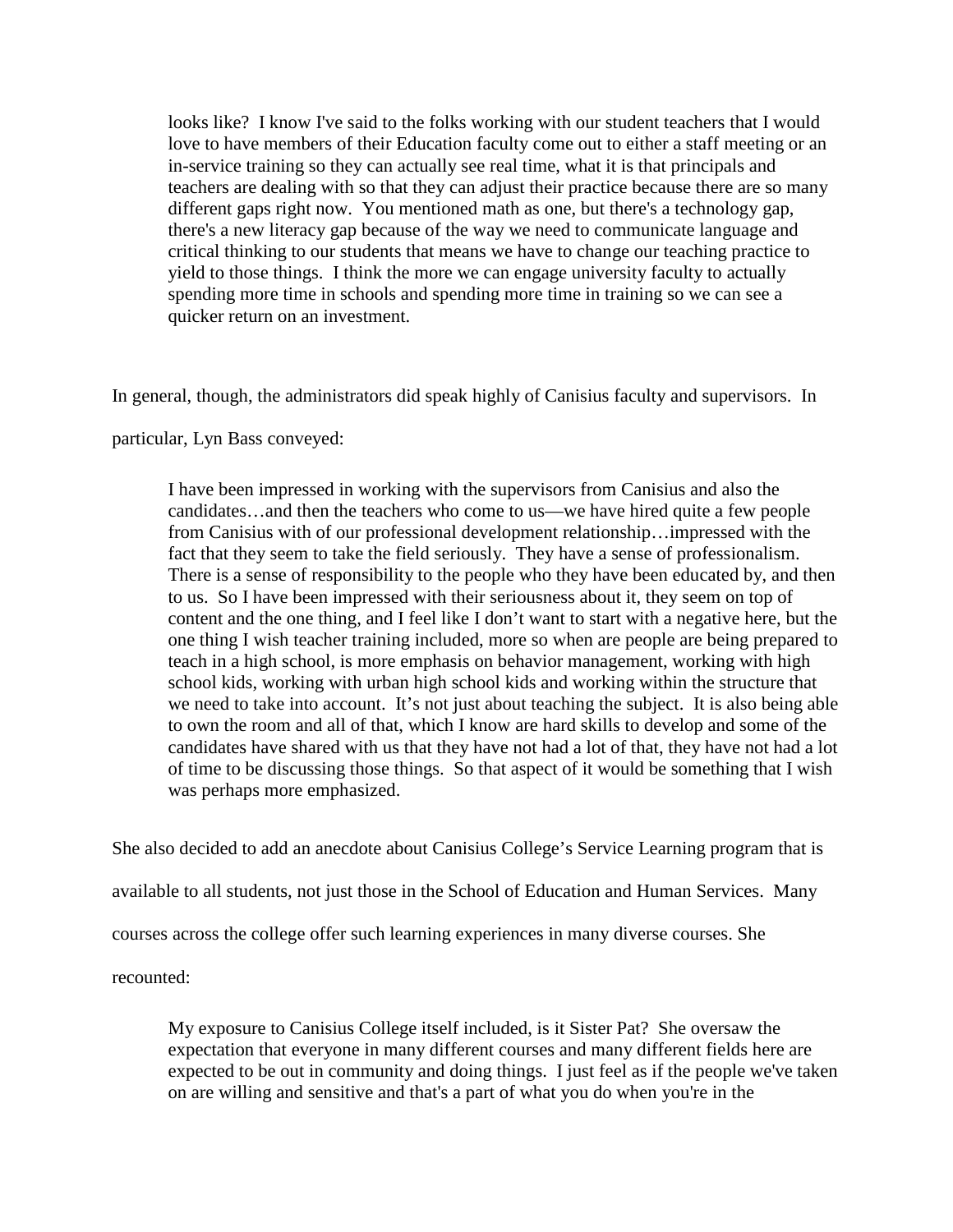community. For us, as a charter school, we're really trying to be flexible and don't have, necessarily, a lot of money for supporting extra stuff and payments for things. We really appreciate that there is this generous spirit of service and a dedication to the fact that work, particularly in the city, is important. It's not, "What am I going to get paid for that?" It's not that at all; it's quite the opposite. We are really seeing the benefit of that.

### **Challenges Facing Teachers Today**

The participants were very interested in having a discussion about the challenges that are facing teachers in today's social and political environment. The changing demographics in the schools have created needs for new types of knowledge, especially related to financial difficulties faced by families and communities. John McKenna put it this way:

I think that getting teachers to understand that the overwhelming responsibility is theirs to reach out to families and to go the extra... I don't look at our relationships with families as a 50/50 thing. We have to do, like 90%. You have to be ready for that, and ready, willing, and able to do that. It's not that people out there don't want to work with you, but I think there are a lot of situations in communities in places where we need to be the ones. We have to be the ones who really reach out and help and support people in our communities. I know Tonawanda, not like Buffalo where I know there are more needs there, we have so many families now where there's so much neediness and teachers really need to be the ones who are willing to go the extra mile to be the ones who initiate through daily communication and not fault and say, "We have bad parents!" It's our job, as a school, to be the ones who reach out to the community. There's a startling national statistics to kind of scare me that like 50% of teachers are gone from our profession within 5 years. I think that's kind of an interesting and sad statistic and maybe there's lots of dynamics that go into that, but probably a lot of it is people get in and realize how unbelievably demanding this profession is. A lot of it is that we are working with communities sometimes that don't share our same values. We have to be the ones who are ready to work with all the dysfunction that's out there in positive ways to know that that is a big part of our work, and embrace it. Otherwise, I think you'll get burnt out fast. Go in knowing that the burden of responsibility is yours. You have to be willing to take on that with a good, positive frame of mind.

James Bialsik concurred. He said:

Marty always refers to it as the three-legged stool; the connection between the teacher, the parent, and the student. Just really to get that point across that that has to be strengthened. When you have that connection, and when you have that line of communication open between all three of those parties, you're able to achieve so much more and you're able to build so much more. If any one of those parts is missing, you're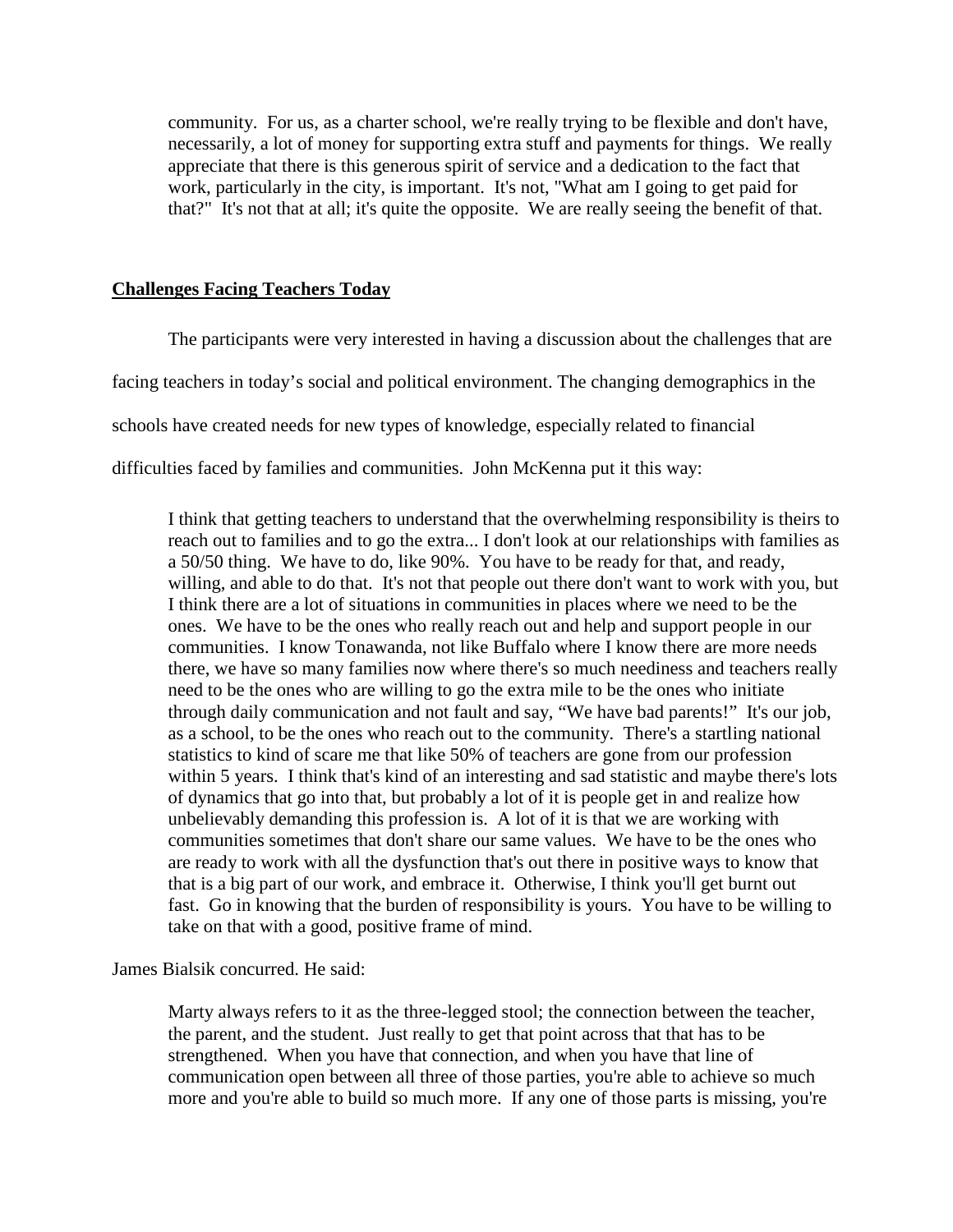not going to be there. So, just all of these ideas about how to engage with the community and also understanding that the school's function is to serve the community and not the other way around. I think sometimes that gets lost in translation. We're blaming the parents for not doing what they're supposed to be doing when really it's our job, as people have said, to engage them and try to bring them in and try to show them that school is a place to bring the community together. You know, it serves other functions besides just educating kids. It really needs to be that hub within the community.

All agreed that there is a mismatch between the population of teachers and the population

of students, especially in urban areas. It is incumbent upon teacher preparation programs and the

candidates to bridge that gap. Many candidates are coming to teacher education from a

background significantly different from the one where they will work. William Kresse described

it this way:

I think there are some really good points here, with what William was saying about how we have to put our own biases aside and hold off on the judgement. Lynn was talking about being warm and welcoming and I think Scott was talking about how the job is very different today. You have to reach out to parents, you have to engage them. I think teachers going into the field need to understand this job is so much different. I taught with a teacher who was in her, like 15th or 16th year, and it was one of those situations where there's a struggling student and automatically a zero was given because something wasn't handed in and it just crushed the kid's grades and year. We said, if you want to think about a penalty then have that child go back and do the work so they're not getting off the hook then it doesn't create the confrontation and you know, she said "This isn't the way they did it back at Sister of the Lake when I was...," and I said to her, "That is not the kind of school we're trying to run and that's not what we're going for. There were some good things back then but we're running a very different type of school." It made a difference to this particular teacher and she came back and said "I really thought and rethought a number of things because of that." Just to add to what everybody else is saying, I think just for teachers to understand that they are taking on the responsibility now in a contemporary teaching setting of being public figures. Our social media, our video, everything that is out there now makes us no longer anonymous. Some people aren't comfortable with living that lifestyle and taking that on their shoulders. They've got to know it's going to be there, whether they want it or not. Even if their social media presence, personally, is minimal or heavily guarded, others will take them into that realm whether it's recording a conversation in class or on an extracurricular activity. It has to be known that they're being watched at all times. They've got to know that our public has very high expectations for educators.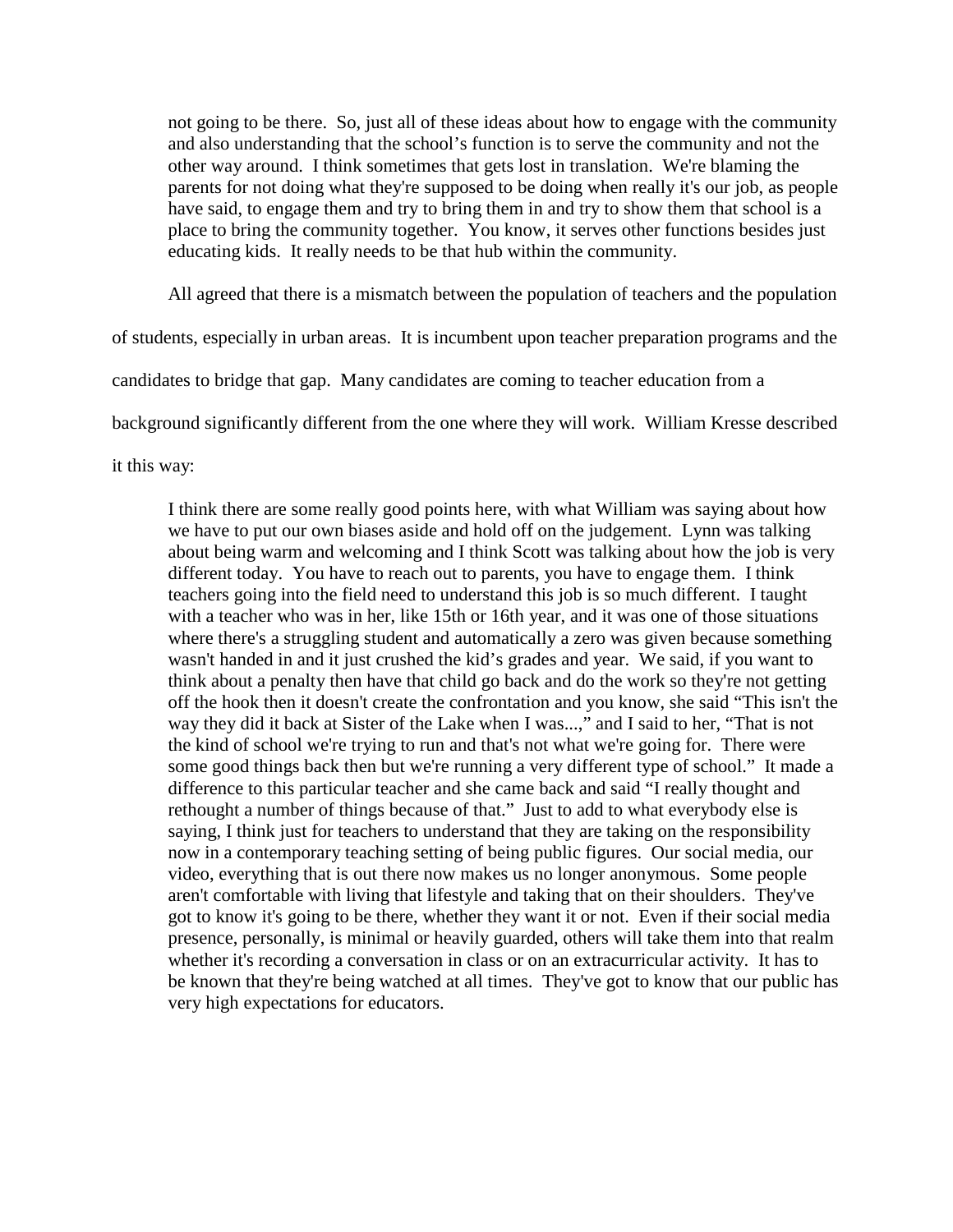The key will always be to establish frequent communication with the families to bridge any gaps.

The communication needs to be multi-faceted and frequent. Marty Pizur provided an apt

description:

I agree with everything that's been said…maybe finding opportunities to get them to do that piece that was just talked about. I'm thinking of even just taking that observing role and being part of parent conferences, open house, all those sorts of things even down to phone calls and being present in the room when a veteran teacher is having a conversation with a parent. I find that with a lot of the technological advances there's actually been a decline in some of the communication; either in the frequency or in the fact that it tends to depersonalize the relationship. It might be that email that no matter how you write it is not going to come across as well as if you just picked up the phone and made a phone call. It's going to be a heck of a lot quicker in the long run, because there's going to be these emails that could be contentious going back and forth anyway. If you had the phone conversation you can feel the environment of the conversation going on as well. The other piece would be dealing with grades. We have an online system where essentially parents can always peer into the grade book. Teachers oftentimes tell me, "Oh, well it's on there they can look at it." Well, no if there's been a decline in the student's progress you need to pick up the phone and have that conversation and make sure that they're acutely aware of what's going on and what do you see going on behind it and what you can pull from them to maybe build off and repair that situation.

# **Future Direction for Teacher Education**

The discussion of issues facing today's teachers led naturally into a discussion of what should be done to support teachers in this fast changing environment. The state sometimes moves very quickly and that leaves everyone, including both school districts and education preparation providers, scrambling. A few years ago the APPR process was revised. This is the Annual Professional Performance Review. The state provided school districts a very short timeline to get this new system established. Now that things are up and running, the participants mentioned that it would be best for new teacher candidates to arrive in their schools with a working knowledge of the system. Scott Marzloff stated:

I think one important aspect is, and I don't know to what degree you do this already, is to expose them to some of the NYS approved rubrics through APPR. A lot of districts use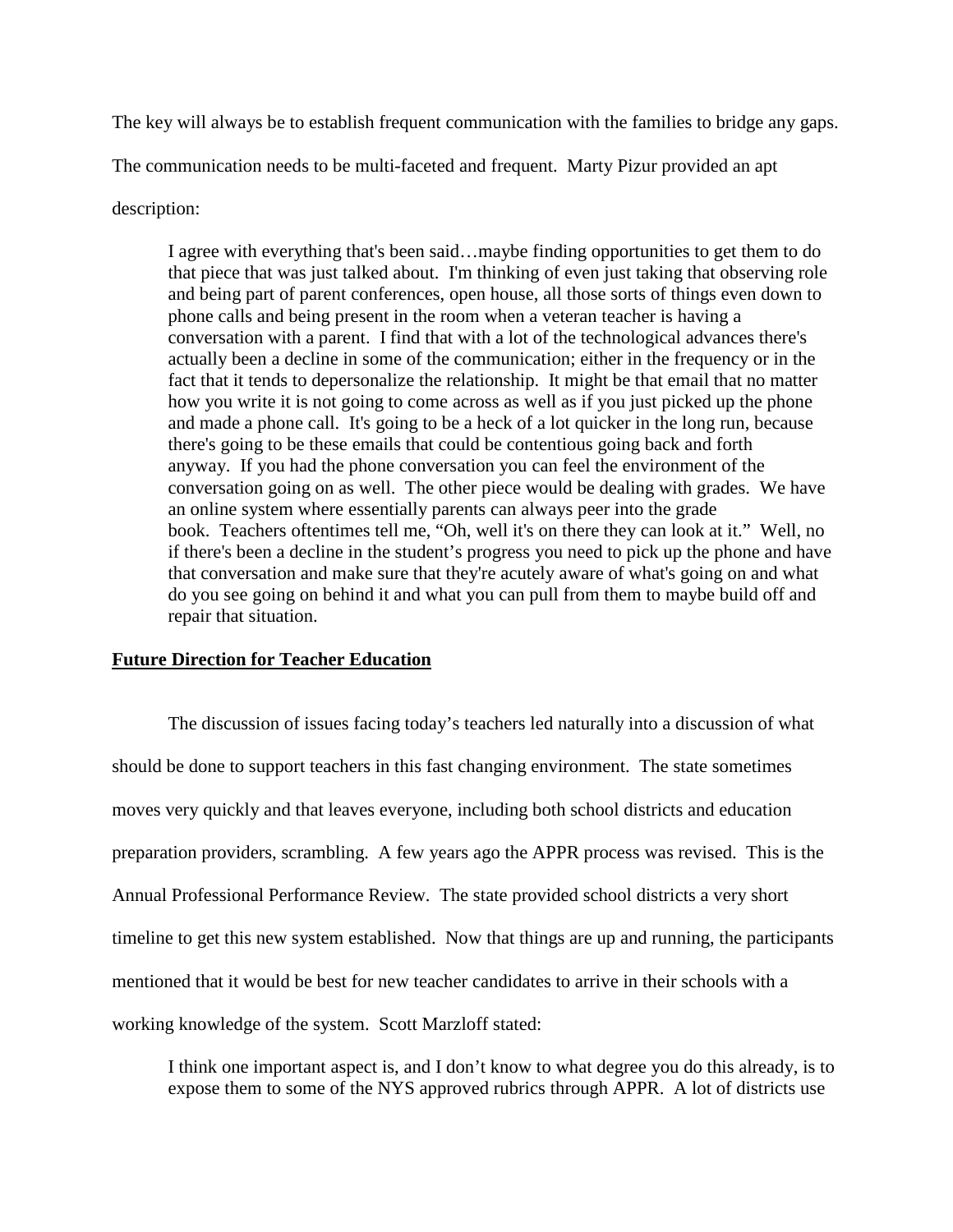Danielson. We use the Silver and Strong Classroom Rubric, so they understand the lens that their instruction is being viewed through by a supervisor or administrator and they are speaking that same common language so an administrator says you have to do this more; they understand what that means based on their experience with the rubric. So, I am not sure how much you do that already, but if there is a way to strengthen that, that would be optimal.

If teacher candidates arrive as student teachers with knowledge of APPR, perhaps the host

teachers will be more comfortable having student teachers work with them in such a high stakes

environment. Charles Smilinich related:

Teachers are becoming a little more reluctant to having student teachers in their classroom because of the APPR process so by doing what Scott just said will help them approach this as a team, as opposed to being more reluctant and saying I don't want to give away my class because I may be getting a score from the State. This may be able to open the lens and be more comfortable with it, and I think through a team approach, it could happen.

There were many more suggestions provided by the participants on how teacher

education could be improved to meet the needs of today's classrooms. James Bialasik suggested

that more than one methods class is needed to facilitate learning of content knowledge. He

suggested:

The one thing that I have thought about is I believe that they are still only taking one methods class which focuses on the pedagogy of delivering that content and I always that it was maybe not enough when you are talking about certifying someone in either 5-12 or 7-12…to teach that span of grade levels. It might be nice to offer other opportunities to focus a little more on the pedagogy of different levels of a discipline and how to actually deliver that content in a little bit more of a prescribed way depending on the grade level.

Scott Martzloff suggested that candidates be purposefully trained on how to speak to parents. He

suggested:

You have a lot of teachers who are either new teachers or very experienced teachers who are reticent to contact parents, especially by phone or hold a meeting. That relates to whether there are academic issues or issues with grades or issues with behavior management. They almost need more professional development. I've often thought, in my career in education, that maybe they need a script, you know..."Hello, this is Mr./Mrs.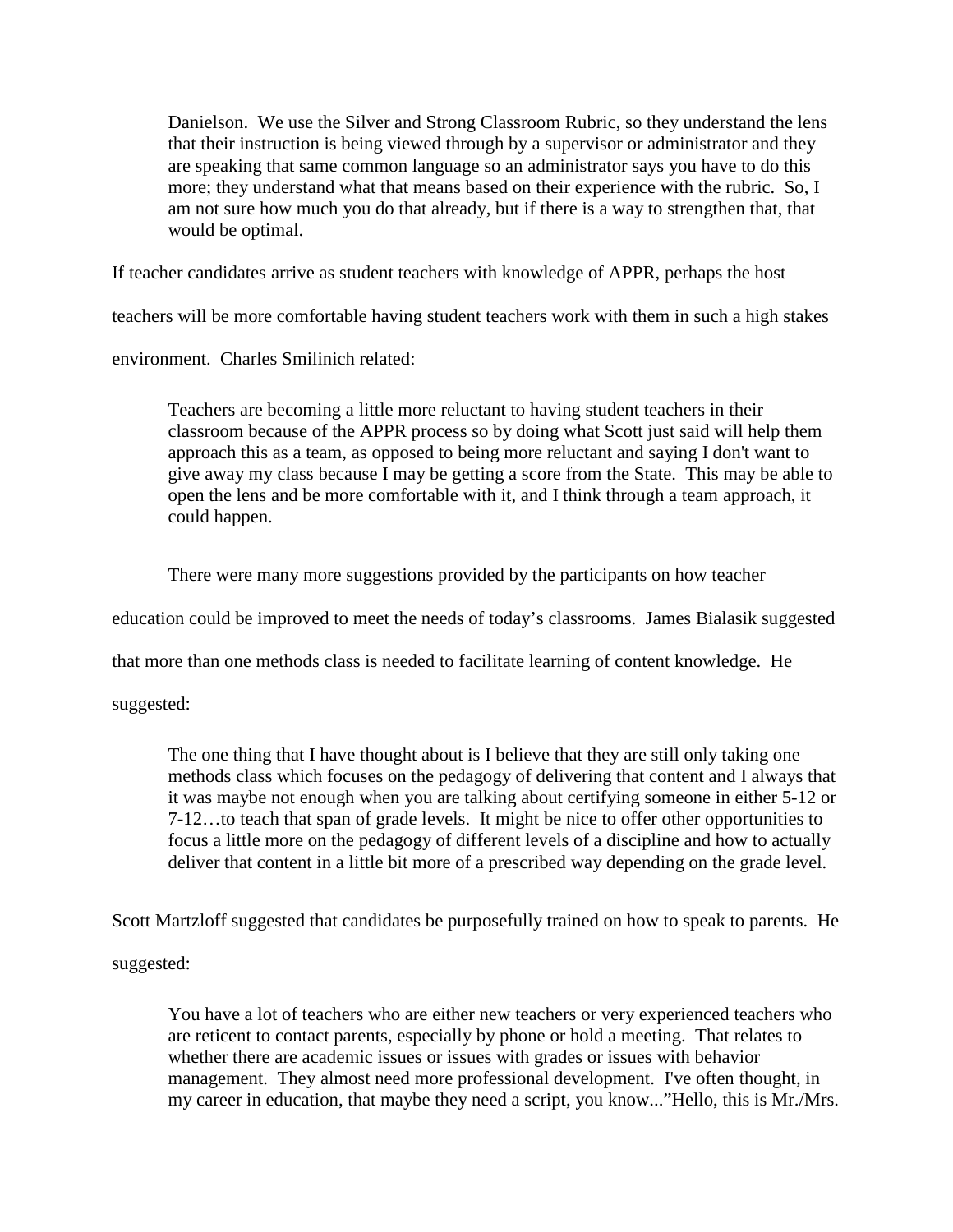so-and-so. I'm calling in regards to a situation with your son/daughter..." You know, to be able to feel comfortable to reach out to parents. I know that many parents often say, "The teacher never contacted me. If I would've known my child's grade was going down by 35 points in a marking period, I would've intervened 4 weeks ago before it became the final marking period." That happens all the time, so to be able to provide them with the tools they need and the toolbox, so to speak, to communicate well with the parents, would be very beneficial for all graduates of education programs.

John McKenna emphasized the importance of integrating technology in the classroom. He

described a professional development opportunity that helped him to see how technology can be

a great asset in the classroom. He recounted:

I just went to a Google camp the other day. There are so many uses for Google to reach out. I know maybe some parents in certain places may not have technology, but everybody has phones, pretty much now. The communication pieces that we were talking about the other day were amazing. I think we should do classes for how to utilize, not just Google, but other electronic ways to reach out. There are so many possibilities but I don't think our teachers really know that either so uses for Google and technology to reach out from the schools should really be almost mandatory.

The use of technology might least to useful innovations like a flipped classroom. John McKenna

continued:

Another thing you can think about and maybe offer is how to flip a classroom. That's another huge view in the last couple years and that's really taking off.

The availability and use of technology is definitely taking off. James Bialsik related:

We're going into our second year with 1:1 iPads in grades 6-12 and many of our teachers are doing some sort of a flipped model as far as offering that instructional piece that their students can home and view on the iPad, then they come back in the next day and the classroom looks more like practice, teacher facilitators. They're not doing a whole lot of direct instruction. Just another piece to the technology in general has just been what the students are able to produce as a result of using the technology. That's really where it's heading. The flipped learning is a nice tool to be able to change the way that the classroom time looks. Students are really so much more able to figure out things on their own. It's really incredible. Just as an example we had more students than ever challenging AP exams this year and actually many of them did quite well--challenging exams we don't even offer at our school. They're wanting to take them and they're doing pretty well on them. I think students are feeling empowered now that if they want to learn something they can go on the internet and figure it out. They don't necessarily need to take a class to help me learn this. I think that has been a really big shift, what students are able to do on their own--outside of the classroom. We're actually piloting several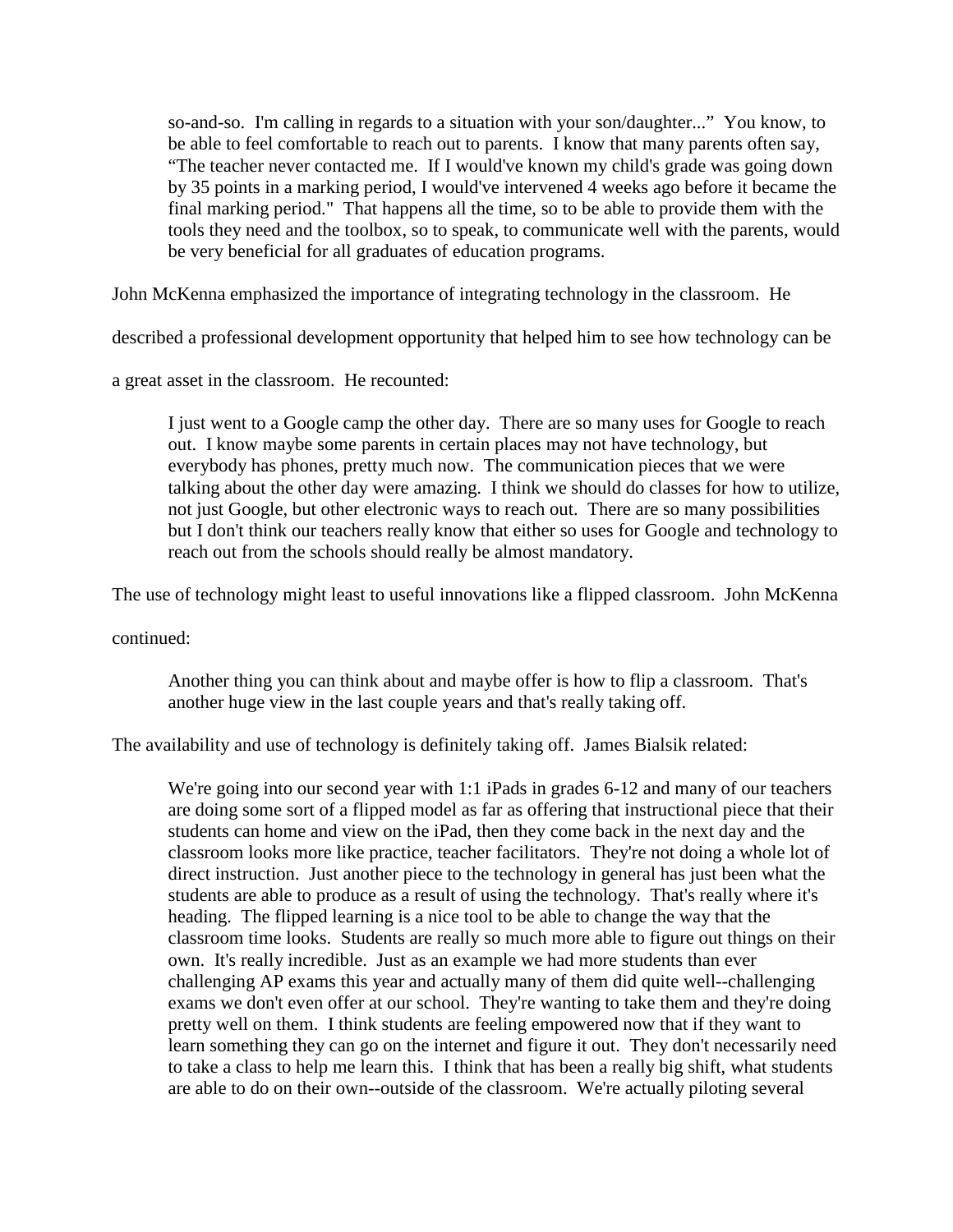blended classes this year, as well, where a traditional elective that might have met every day, this year is going to meet every other day. Half of the content will be flipped and will be put outside of the classroom, so they will do some in class every other day and then they learn outside of class on the iPads every other day. I'm excited to see how it turns out. Honestly, that's going to give them more of a college-type experience because when you get to the college level, typically classes don't meet every day but the expectation is you're still working on that particular content area everyday even when you're not in class face to face. So we're hoping that's going to shift the way… Number one, the number of electives we're able to offer, and number two, the number of electives students are able to take and it will also be able to give them a little bit more of a collegefeel/college-experience to those courses.

Finally, discussion turned to the topic of how candidates relate to students and their

families. This is always a challenge for new teachers. Charles Smilinich emphasized this when

he said:

I think we need to teach the teachers more that they need to seek first to understand. The reason I say that is because, a lot of times teachers enter the profession and in the environment they're teaching in they'll be considered middle to upper-middle class. They could be teaching in a poor environment or they can be teaching in an extremely wealthy environment. Don't talk down to your people if you're in a poorer environment and think that you're better than them because you are a teacher and you're telling them how to do something. You don't know their situation. The only way to know their situation is to live in their shoes, and that's preconceived notions. Maybe the parents from the poor environment had a poor experience in schools. Our job is to repair their relationship to invite them into our community school to make the community school. In the richer environments is you find is that the parents are, I'm not going to say helicopter parents, but they may talk down to the teachers and we have balance that as well to let people understand the role of that realm as well. I think it's very careful in how you do it and you have to be a very thoughtful person. I think, really, if we can get people in the environments quicker, it will really benefit them to know the environment that they're in.

He continued with comments on conflict resolution:

I think conflict resolution is an innate skill a teacher must have, too and I think we need to help with that because I think that the teacher's first experience…and I can remember this in my last school that I was a principal at in Niagara Wheatfield, is that we had a teacher, 5th year, phenomenal teacher, high flyer…but the first time there was a conflict I came into the room and I said I'll sit there with you. The parent went at it with the teacher pretty good and I saw the teacher just deflate; they didn't know what to do, because they didn't how to answer questions when the parent was extremely angry with them. I think that's something too that we have to teach our future teachers as well as our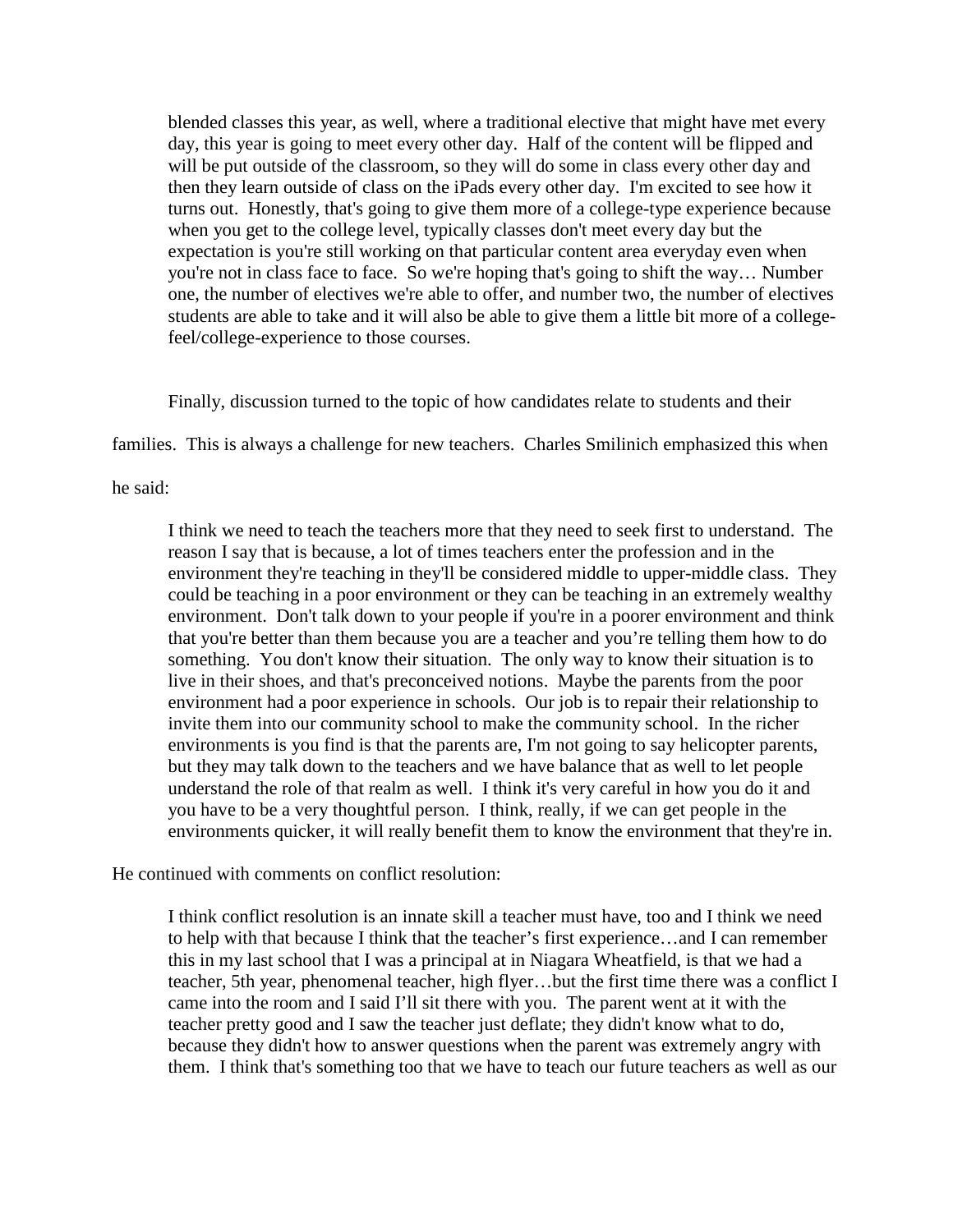current teachers this conflict resolution and how to handle yourself professionally, as opposed to making this a personal, emotional piece.

He even wondered if coursework on mental health should be offered since teachers are often

faced with these situations in the classroom. He wonders:

Do the teacher prep courses offer something in terms of mental health? The reason I asked that is because I was reading research last week that said one in five children have a mental health disorder in the classroom. Is there anything we're doing to correlate that so people understand the clientele they're getting? In a class of twenty-five, they may have 5 or 6 children with a mental health disorder and how are you going to deal with that, not knowing about that.

This group of administrators graciously agreed to share their insights and opinions with us in this focus group interview. In fact, they appeared thankful that we asked these questions

and were willing to act on their advice. Our final topic of conversation was about the local

current and future needs for certified teachers. It is important to make sure that we are producing

the teachers that are needed in the field. Scott Martzloff was the first to chime in. He said:

We just hired ten new ESL teachers due to new mandates - CR 154. I think that's going on across the State, so that's certainly going to be a high need area. In our district, perhaps somewhat unique to us, when we hire special education teachers we look for a K12 certification range, not just childhood or adolescence. We sometimes have shifting enrollments and things and we don't want to be laying people off. Same thing with foreign language or LOTE teachers, we would love to find people who have dual certification in French and Spanish and multiple languages. But with tenure areas, generally you're going to go in ESL tenure area or a LOTE tenure area such as Spanish or French or whatever the case may be. Those are some of the areas where we have trouble finding…another area that I found recently has been a little more challenging is some of the mental health staff areas, whether that be school psychologists, school counselors, social workers. There seems to be….the number of applicants that we've seen anyway, hasn't been as high as it's been in the past. So that may be another area. I would also say that across the region--across the country--people are dying for substitute teachers. If graduates want to have a job right out of the gate, although it may not quite reach the fast food \$15 per hour, but you know, it is a job and you are gaining experience as a substitute teacher. There's an issue of shortage, that's an area where we need to partner as well.

James Bialsik reinforced the need for substitute teachers. In fact, he feels that this is one of the

best ways to become skilled in classroom management. He said: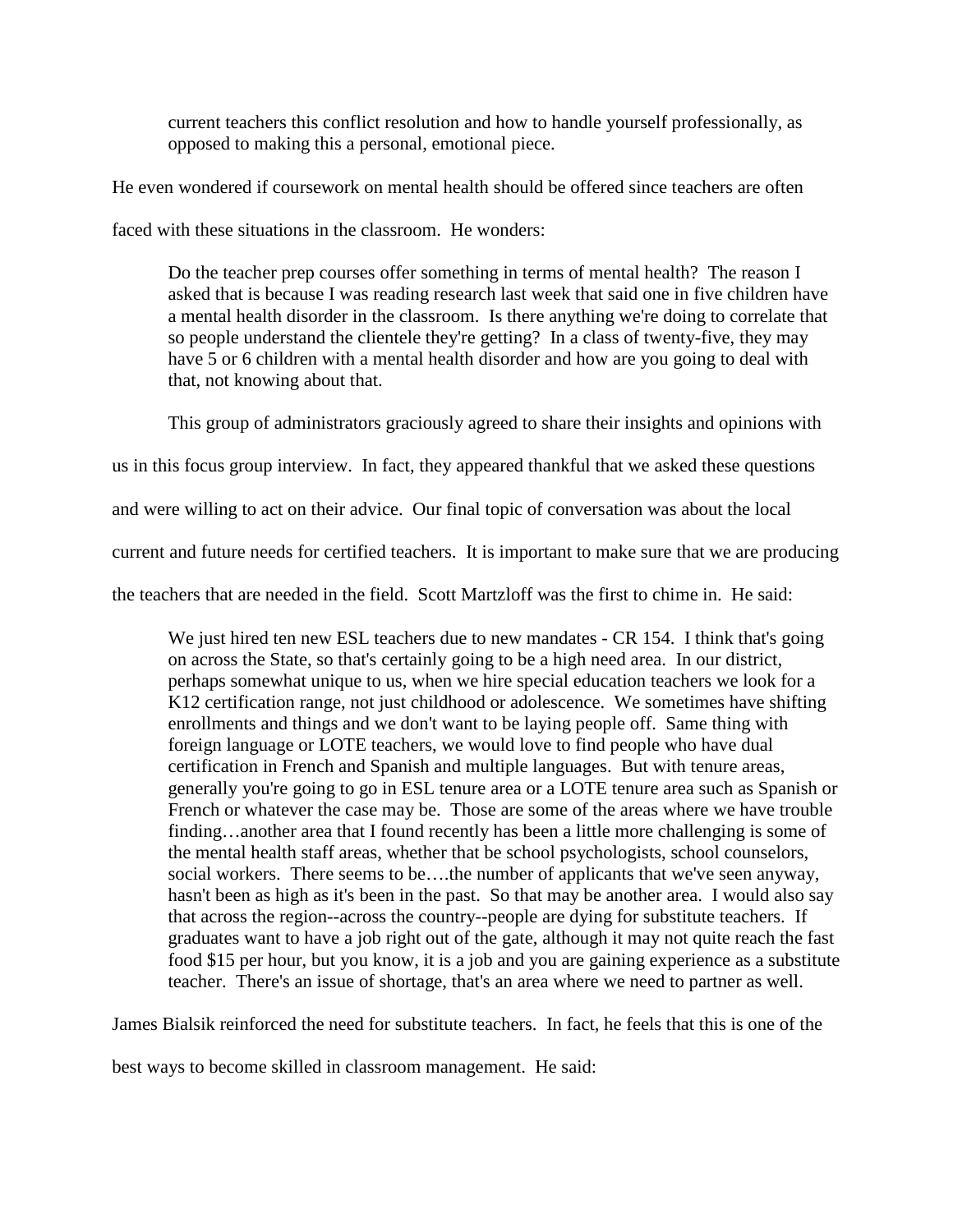There's no better way to learn behavior management than to be a substitute teacher. That's a great way to get your foot in the door in a district and develop a lot of those skills that play into classroom management. Everybody's facing sub shortages right now, its reality.

Marty Pizur related a need for special educators, it would be great if they also had a reading

background. He said:

I'd add, for special educators too, that coming in with a reading background is going to serve quite well. It's almost a 1:1 correlation these days, at least at Sweet Home where it seems that those students that have special needs also have reading deficits as well so, that's would certainly be helpful.

Lyn Bass concurred with the need for multiple certifications. She related:

Looking at the combo certifications, I always love interviewing people and having people come in who have a certification in a subject area but also literacy or also special ed. It feels like, having anyone who has a cert in any a regular teaching area understanding that they may need to be teaching ESL students and special education students and certainly kids with reading deficits. They need to just understand that their role is so broad these days. I would encourage people to get other certs in other areas of great need.

But, William Boatright cautioned against attempting to earn too many certifications. He

expressed this concern by saying:

On the flip side of that I worry when I see somebody with 5 or 6 certifications--it looks like they couldn't decide what to do with their life or maybe they just couldn't find employment or have been unemployed and is not going to be an earth science teacher anymore so they're going to go back and get math certified or whatever. Sometimes that can be a red flag.

# **Summary**

This focus group study was a very fruitful endeavor. The participants have a positive

impression of Canisius completers. This is true of their content and pedagogical knowledge, but

also of their dispositions and leadership. The willingness of candidates to immerse themselves

into their communities aids in their success. Over and over, the participants related anecdotes

where Canisius grades went above and beyond the call of duty.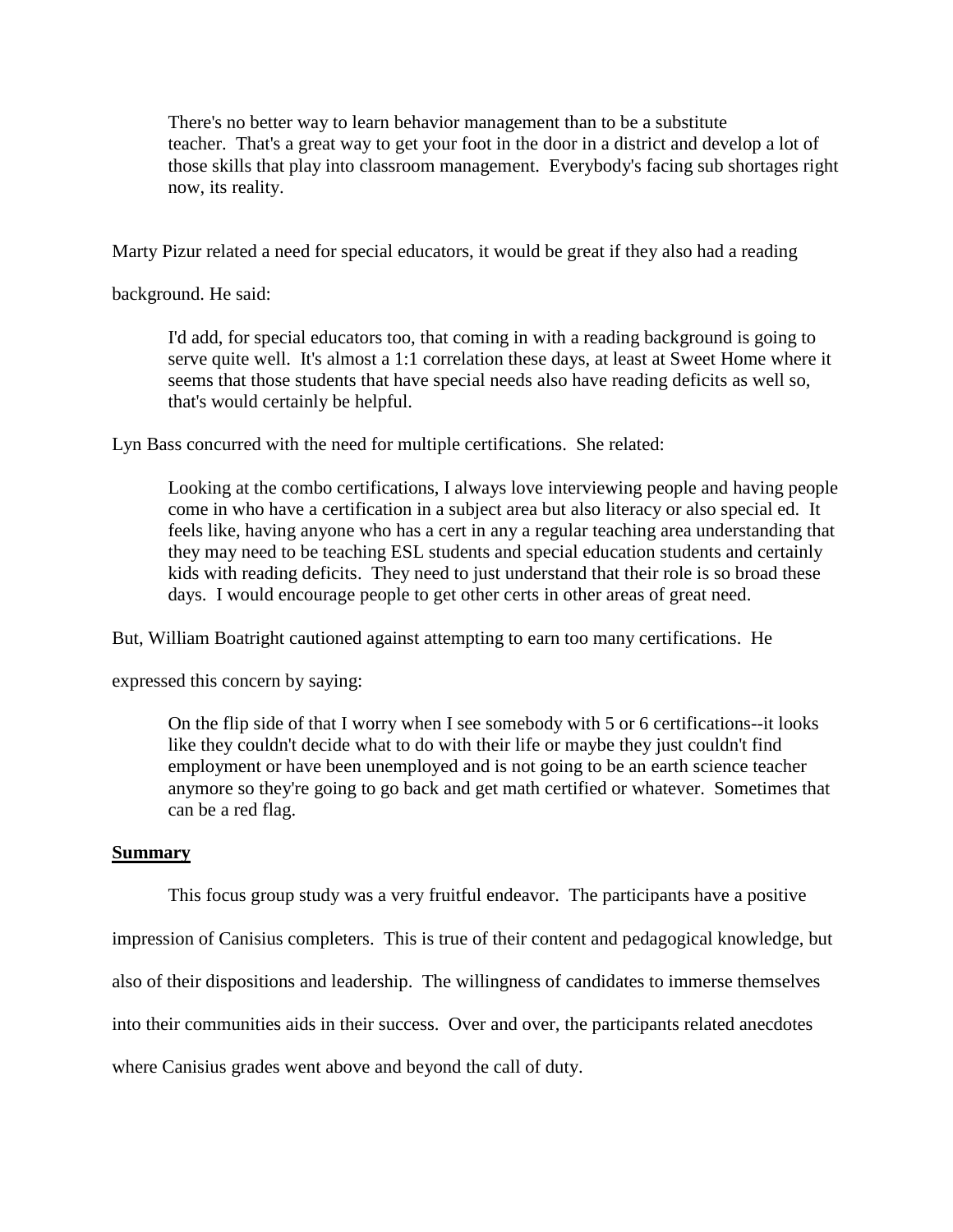The group is also impressed with the quality of the education programs at Canisius, but also with the faculty and staff with whom they interact. They were especially pleased with opportunities to interact around curriculum, but at the college level and at the K-12 level. They all reiterated their belief in the importance of field experiences…the more the better. They also liked the way pre-student teaching often loops directly into student teaching. This increases the success for all involved.

All of the participants expressed concern about the challenges that are being faced by teachers today, both socially and politically. They lamented the fact that a useful tool like progress assessment has been high jacked to serve more as a wedge issue.

They have noticed that the demographics of the student populations have changed while the demographics of the teachers have not. They expressed a need for more teacher development to bridge that gap. They expressed concern that the differences are making teachers reluctant to reach out to parents to maintain effective communication about the students. This was an extremely important issue to this group of administrators. Contact with parents should be emphasized in the teacher education program so they arrive ready to do this work.

The group offered suggestions for possible changes to teacher education programs. They suggested that changes in regulations for the districts be introduced to the candidate while they were in college so they are not blindsided when they arrive on the job. An example of this would be the Annual Professional Performance Appraisal. Candidates should be well versed on the process and able to produce materials to support their review.

There was consensus that more than one methods class is needed for teacher today. Districts like to be able to move candidates around and there is a big difference between grade 7 and 12 or grade 1 and 6.